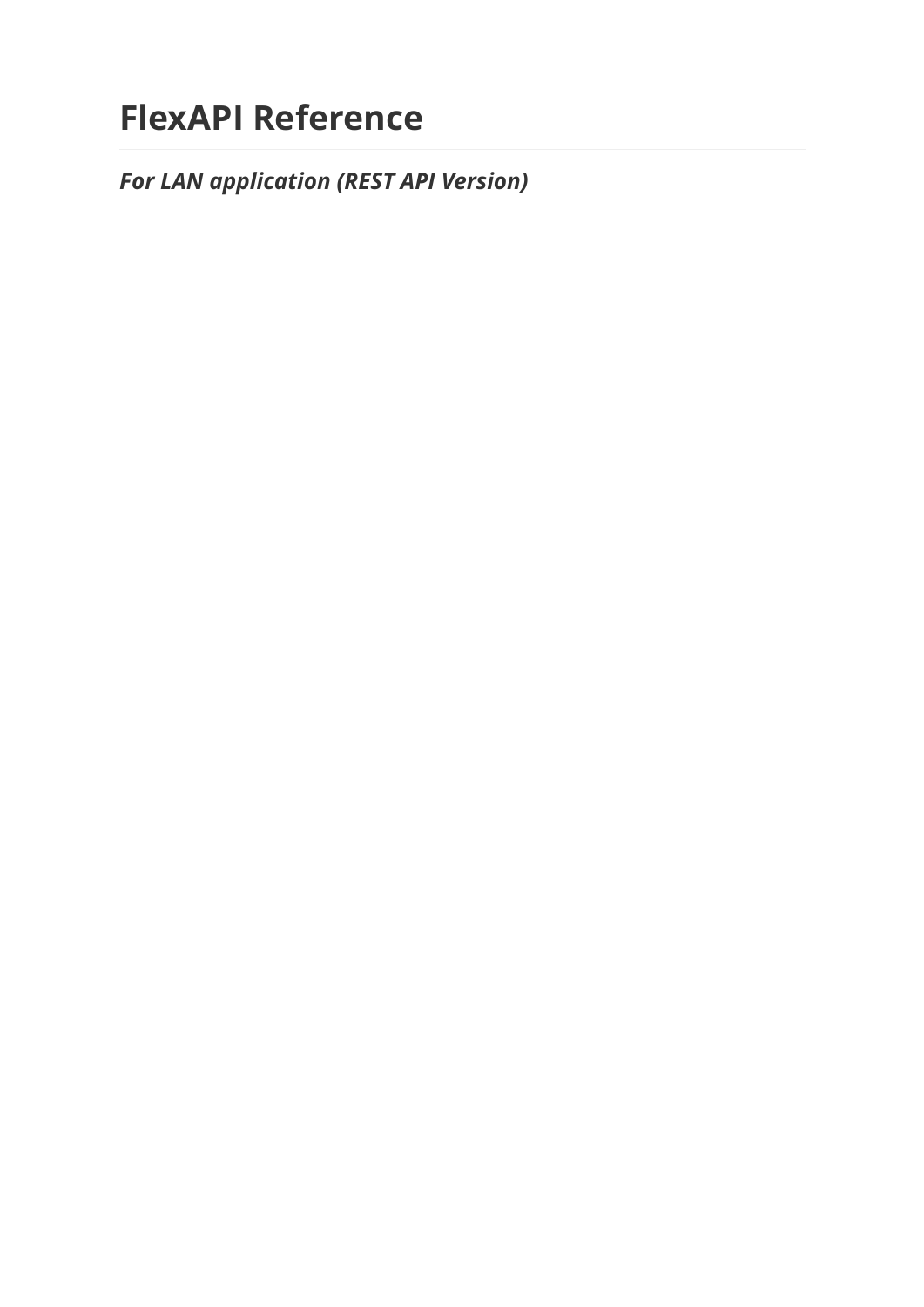# **Revision History**

| <b>Revision</b> | Date      | Author              | Item(s) changed  | <b>Note</b> |
|-----------------|-----------|---------------------|------------------|-------------|
| 1.0.0           | 29/7/2020 | dengzt, ganjx, wucl | Create document. |             |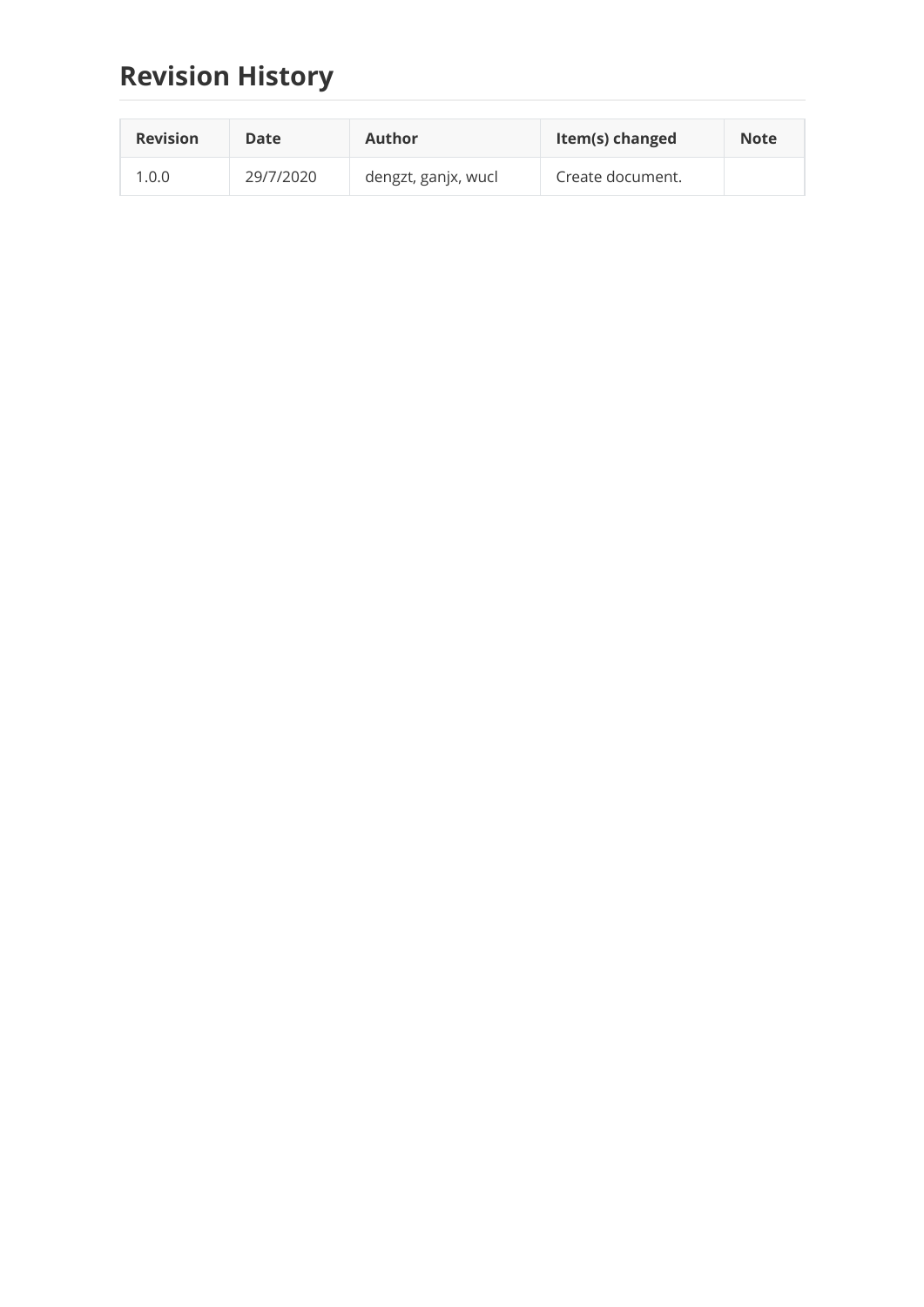# **1. Introduction**

We introduced FlexAPI for the fast evolving IoT applications, which highly value easy integration, openness, flexibility, extensibility and programmability.

FlexAPI is designed to be efficient, clean and ready to use. It's network oriented and programming language independent, and is ideal for application integration inside the vehicle.

FlexAPI provides unified data and control service via REST API for LAN access.

For data service, we have ready to use reserved groups such as: GNSS, OBD, Motion, IO and Summary.

Note that the Summary group is the all in one data group which includes all the data from our reserved OBD, GNSS, Motion and IO groups.

In general, reserved groups are enough for user's need.

FlexAPI also provides REST API for users to apply control, such as turn on/off the digital output.

For advanced users, they can even define their interested groups.

# **1.1 Architecture**

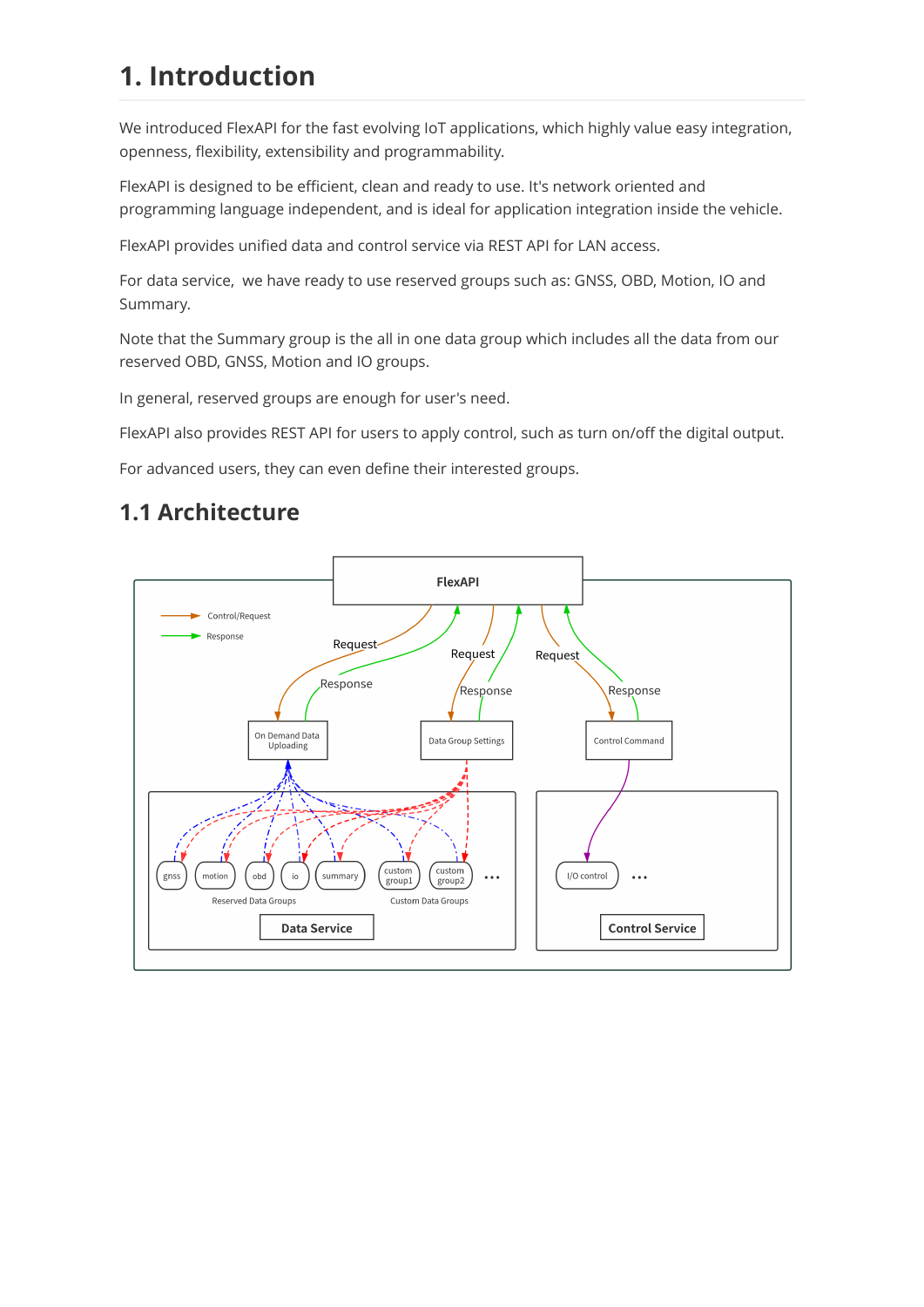# **1.2 REST API Introduction**

**RE**presentational **S**tate **T**ransfer (REST) is an architectural style that defines a set of constraints to be used for creating web services. **REST API** is a way of accessing the web services in a simple and flexible way without having any processing.

# <span id="page-3-0"></span>**1.3 REST API settings**

REST API is disabled by default, you need to enable it first on VG710 for your subsequent service access.

| <b>APP &gt;&gt; REST API</b>    |                                                          |  |  |  |
|---------------------------------|----------------------------------------------------------|--|--|--|
| <b>REST API Management</b>      |                                                          |  |  |  |
|                                 |                                                          |  |  |  |
| Enable                          | Localhost & LAN $\sim$                                   |  |  |  |
| <b>Localhost Listen Address</b> | http://127.0.0.1:5432                                    |  |  |  |
| <b>LAN Listen Address</b>       | https://10.5.16.33:60000                                 |  |  |  |
| <b>LAN Access Token</b>         | I7B2U0Nm7Oz5E1E4AWCzgudn7q4I0C32 Refresh Token           |  |  |  |
| Include Invalid Data            |                                                          |  |  |  |
| <b>FlexAPI Config File</b>      | Restore default configuration<br><b>Import</b><br>Export |  |  |  |

- **Enable**: Options include **None**, **localhost** and **localhost & LAN**.
- **Localhost Listen Address**: Server settings for APPs run on VG710
- **LAN Listen Address**: Server settings for APPs within VG710 LAN
- **LAN Access Token**: Required **ONLY** for **Bearer** authentication in HTTP header for LAN Access.
- Include Invalid Data: if enabled, FlexAPI will also return invalid data items with null value besides valid data items.
- **FlexAPI Config File**: Mange FlexAPI configuration file of REST API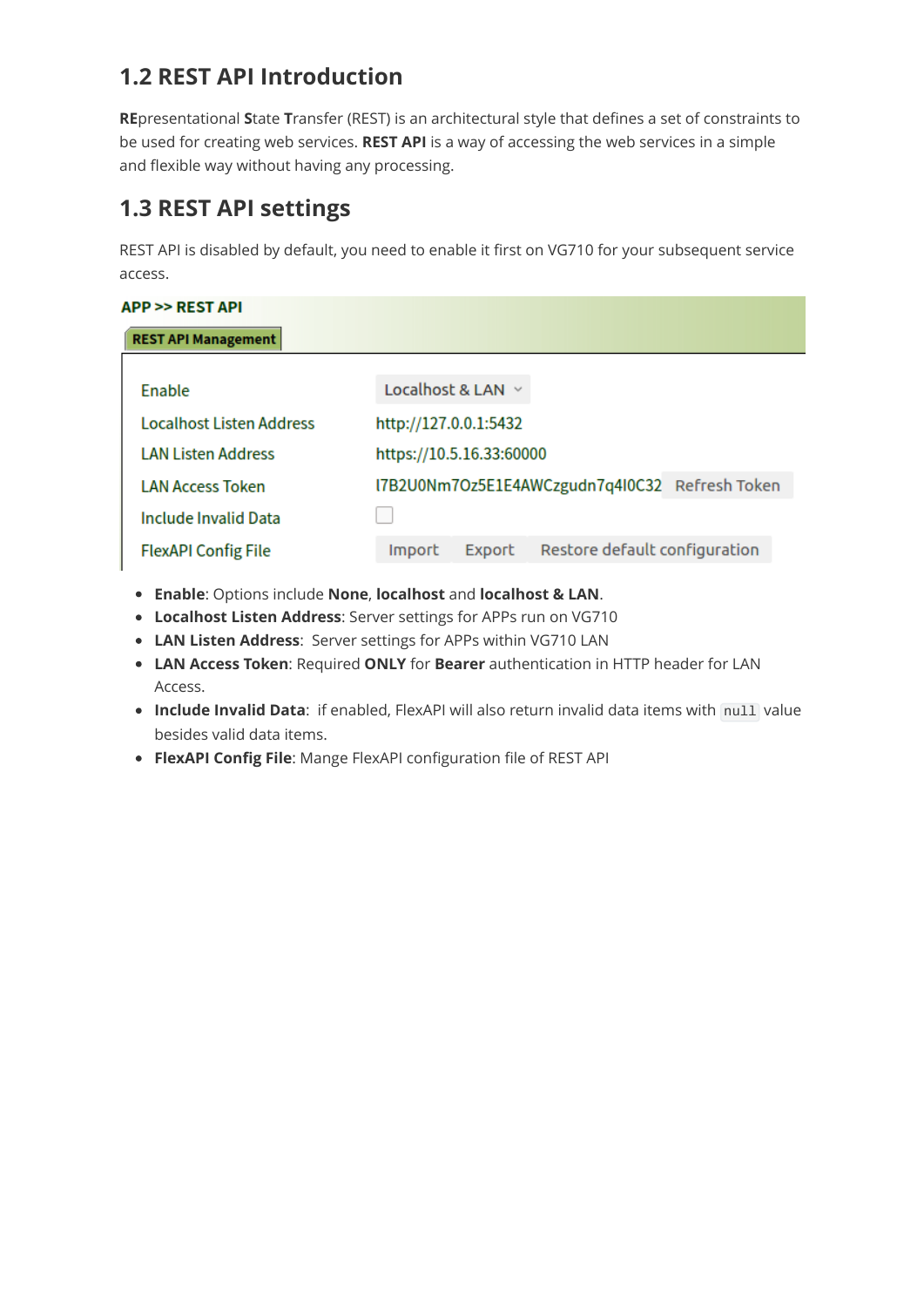# **2 FlexAPI Overview**

FlexAPI organizes data as groups and provides ready to use reserved groups for users to develop their applications.

FlexAPI allow users to change reserved and custom group settings.

This overview part gives summary on: FlexAPI general information, error codes and supported REST APIs.

For Basic Usage, see [3. Basic usage](#page-8-0). For Advanced Usage, see [4. Advanced usage](#page-24-0). For FlexAPI supported Parameters, see [Appendix A. FlexAPI supported Parameters.](#page-29-0)

### **FlexAPI Limits**:

| <b>Resource</b>                                           | Limit          |
|-----------------------------------------------------------|----------------|
| Minimum retry interval of settings, refresh, get requests | 2 <sub>s</sub> |
| Minimum retry interval of io control request              | 5 <sub>s</sub> |
| Available custom groups                                   | up to 16       |
| Maximum data items per group                              | 256            |

# **2.1 FlexAPI Return information and Errors**

# <span id="page-4-1"></span>**2.1.1 General information**

| <b>Parameter</b><br><b>Name</b> | <b>Description</b>   | <b>Type</b> | <b>Note</b>                                                                                                           |
|---------------------------------|----------------------|-------------|-----------------------------------------------------------------------------------------------------------------------|
| result                          | result               | object      | When the request succeeds, there will be result<br>field in response message body.                                    |
| error                           | error code           | string      | When the request fails, it is added to the<br>response message body.<br>For more information, see General Error Codes |
| error_desc                      | error<br>description | string      | When the request fails, it is added to the<br>response message body.<br>For more information, see General Error Codes |
| ts                              | time stamp           | number      | UNIX timestamp since Epoch. Indicates when<br>the message was transmitted by device.                                  |

# <span id="page-4-0"></span>**2.1.2 General Error Codes**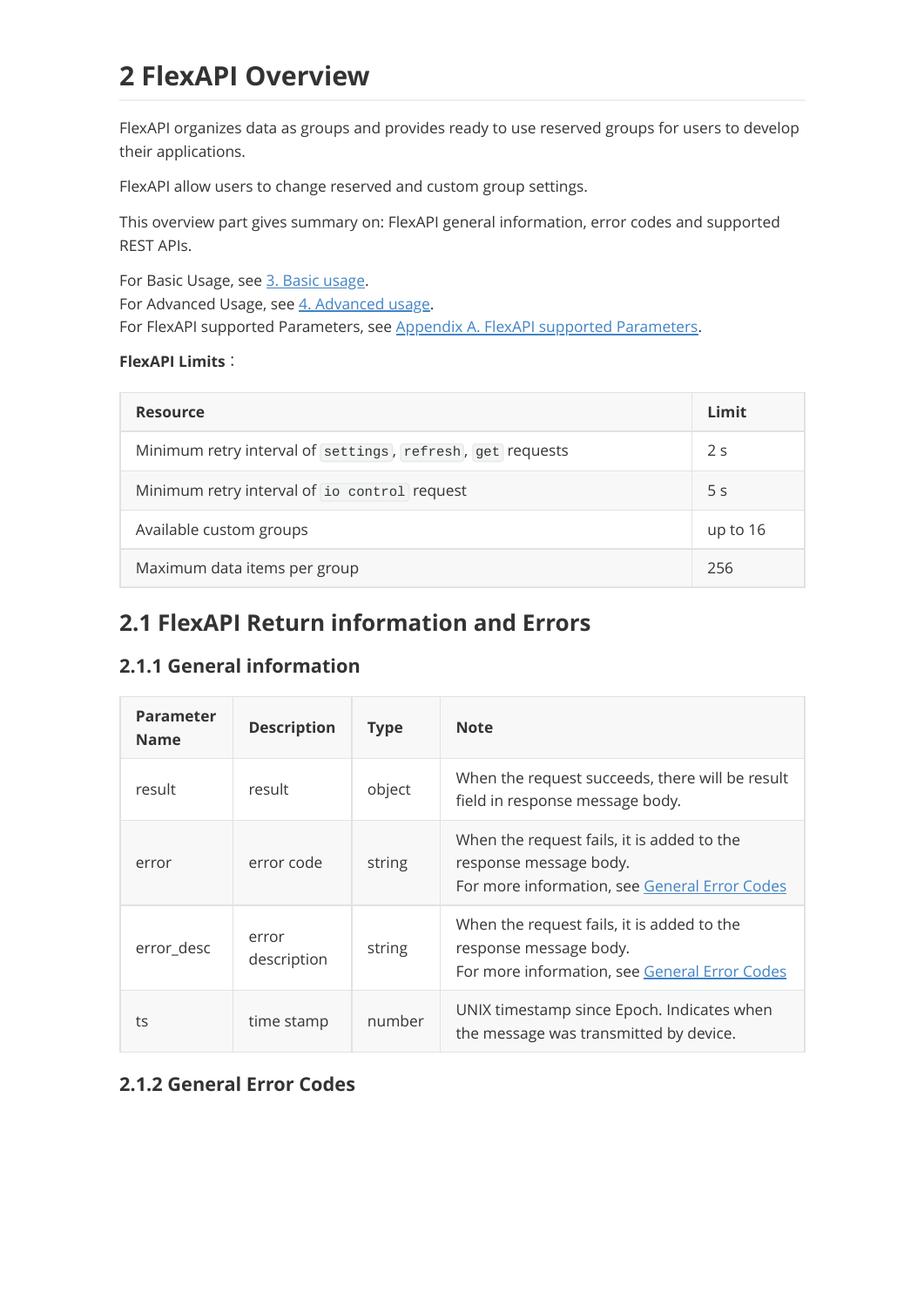| <b>Status</b><br>code | <b>Error Code</b> | <b>Description</b>       | <b>Error Handling</b>                               |
|-----------------------|-------------------|--------------------------|-----------------------------------------------------|
| 401                   | auth_failed       | authentication<br>failed | check username and password                         |
| 400                   | invalid_parameter | invalid<br>parameter     | check request parameter                             |
| 404                   | not_found         | resource not<br>exist    | make sure related service is enabled<br>and running |
| 503                   | device_busy       | device busy              | retry request                                       |
| 500                   | device_error      | device internal<br>error | retry request                                       |
| 500                   | data_invalid      | resource<br>invalid      | retry request                                       |

# **2.2 FlexAPI supported APIs**

## **2.2.1 Data service**

### **2.2.1.1 Reserved group settings**

Reserved groups provide ready to use data service.

Users can use the following REST APIs to define their interested data group.

| <b>URL</b>      | <b>HTTP Method</b> | <b>Description</b>                                  |
|-----------------|--------------------|-----------------------------------------------------|
| /v1/summary/set | <b>POST</b>        | Set Summary group setting.<br>See Summary settings. |
| /v1/obd/set     | <b>POST</b>        | Set OBD group setting.<br>See OBD settings.         |
| /v1/gnss/set    | <b>POST</b>        | Set GNSS group setting.<br>See GNSS settings.       |
| /v1/motion/set  | <b>POST</b>        | Set Motion group setting.<br>See Motion settings.   |
| /v1/io/set      | <b>POST</b>        | Set IO group setting.<br>See <i>IO</i> settings.    |

### **2.2.1.2 Get reserved group data**

Users can use the following REST APIs to get data.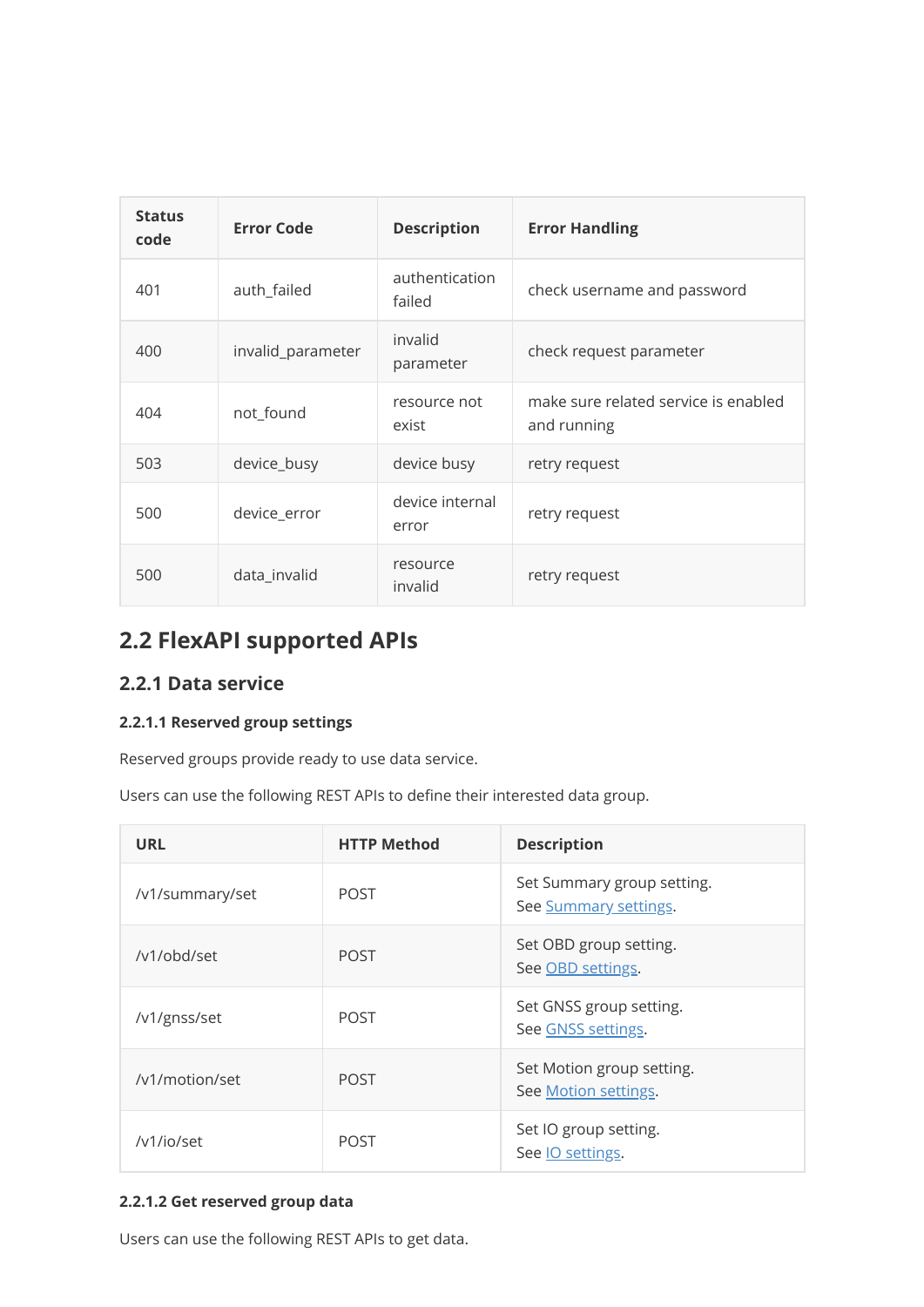| <b>URL</b>          | <b>HTTP Method</b> | <b>Description</b>                     |
|---------------------|--------------------|----------------------------------------|
| /v1/summary/refresh | <b>GET</b>         | Get Summary data.<br>See Summary Data. |
| /v1/obd/refresh     | <b>GET</b>         | Get OBD data.<br>See OBD data.         |
| /v1/gnss/refresh    | <b>GET</b>         | Get GNSS data.<br>See GNSS Data.       |
| /v1/motion/refresh  | <b>GET</b>         | Get Motion data.<br>See Motion Data.   |
| /v1/io/refresh      | <b>GET</b>         | Get IO data.<br>See IO Data.           |

## **2.2.2 Control Service**

### **2.2.2.1 IO control**

Users can use the following REST APIs to turn on/off the digital output.

| <b>URL</b>     | <b>HTTP Method</b> | <b>Description</b>             |
|----------------|--------------------|--------------------------------|
| /v1/io/control | <b>POST</b>        | IO control.<br>See IO Control. |

# **2.2.3 Advanced usage**

Advanced users can use the following REST APIs to define their interested groups.

### **2.2.3.1 Custom group settings**

### **2.2.3.1.1 Create/Update custom group**

| URL           | <b>HTTP Method</b> | <b>Description</b>                                      |
|---------------|--------------------|---------------------------------------------------------|
| /v1/group/set | <b>POST</b>        | Create/Update group.<br>See Create/Update custom group. |

### **2.2.3.1.2 Get custom group settings**

| URL           | <b>HTTP Method</b> | <b>Description</b>                                    |
|---------------|--------------------|-------------------------------------------------------|
| /v1/group/get | GET                | Get group settings.<br>See Get custom group settings. |

### **2.2.3.1.3 Remove custom group**

| URL           | <b>HTTP Method</b> | <b>Description</b>                        |
|---------------|--------------------|-------------------------------------------|
| /v1/group/set | <b>POST</b>        | Remove group.<br>See Remove custom group. |

### **2.2.3.2 Get custom group data**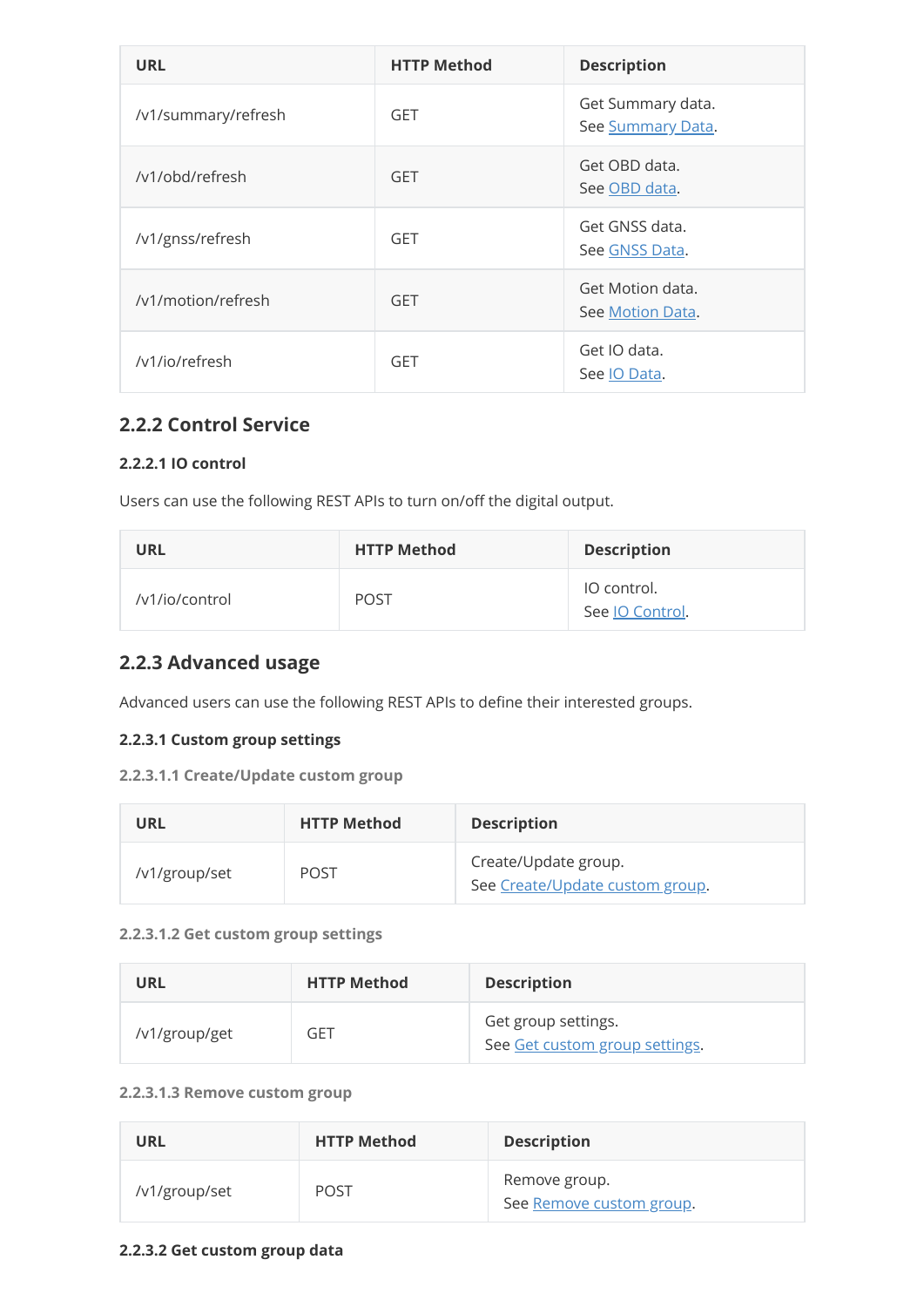| URL                      | <b>HTTP Method</b> | <b>Description</b>                                      |
|--------------------------|--------------------|---------------------------------------------------------|
| /v1/{group_name}/refresh | GET                | Get group data.<br>See On demand custom group data get. |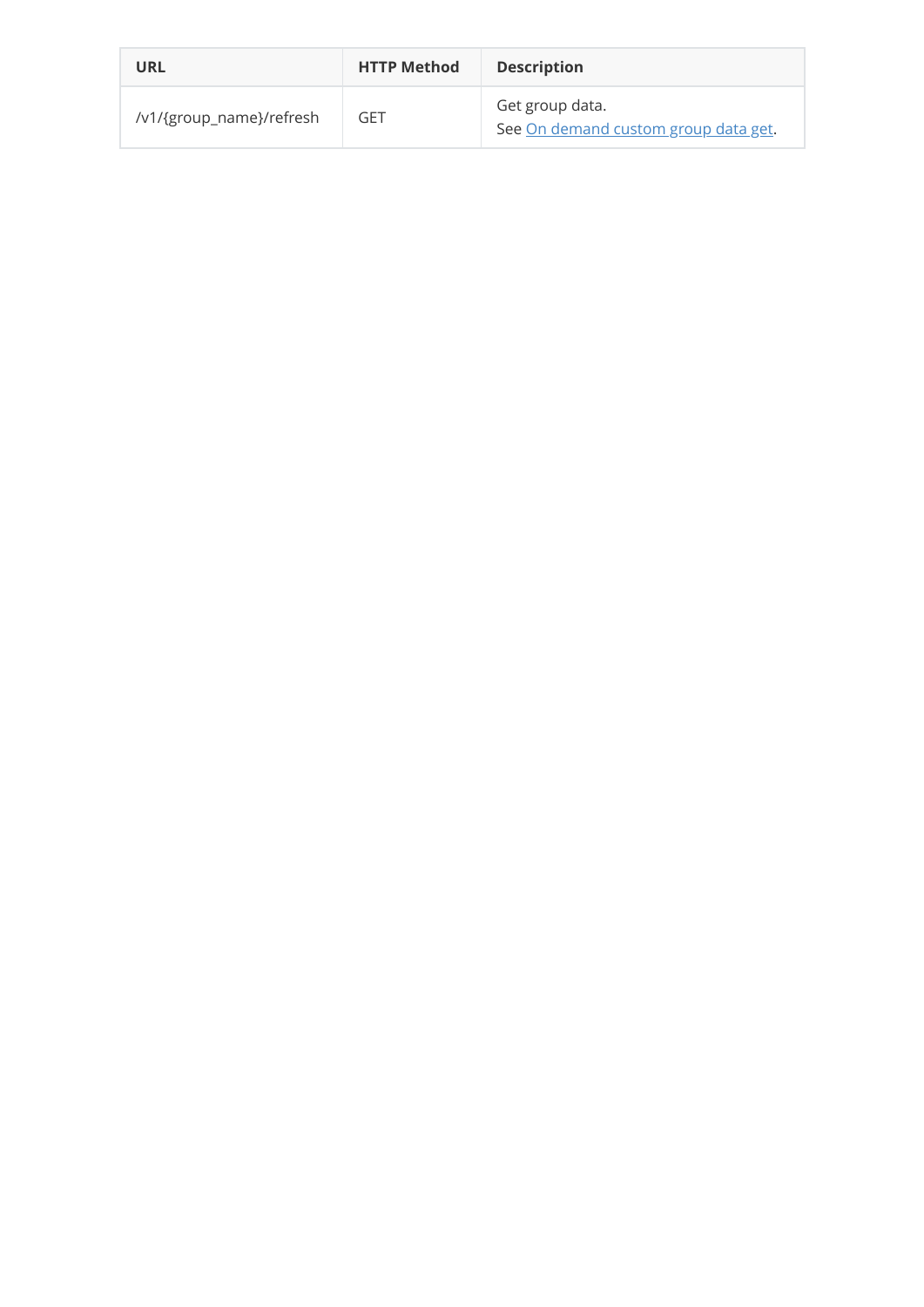# <span id="page-8-0"></span>**3. Basic usage**

# **3.1 Reserved group settings**

# <span id="page-8-1"></span>**3.1.1 General settings**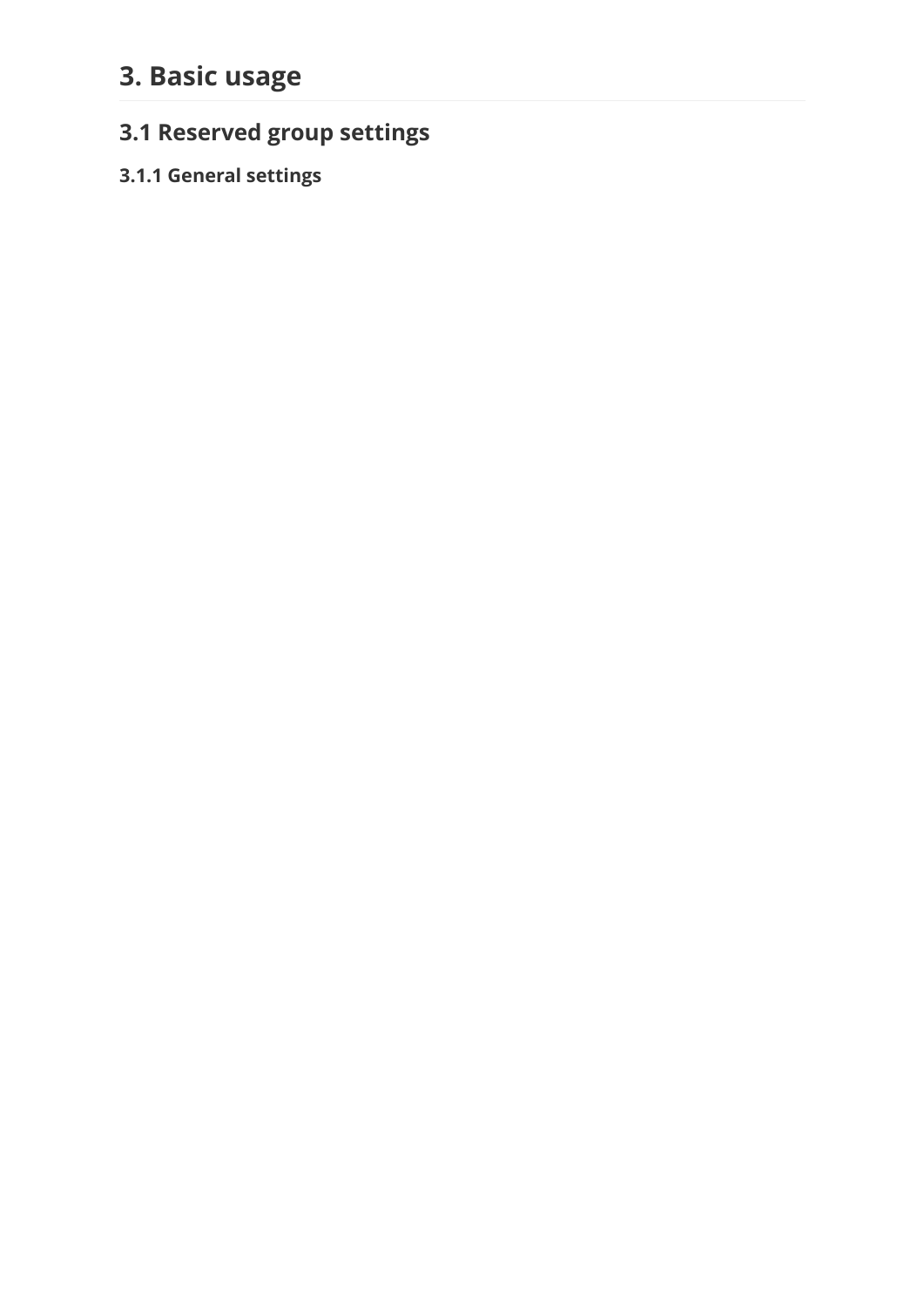| <b>Parameter</b><br><b>Name</b> | <b>Description</b>                                                                                                                                                                                                                                                                                                                                                                                                                                                                                                   | <b>Type</b> | Range | <b>Units</b> | <b>Optional</b> | <b>Note</b>                                                                                                                                                                                                                                                                               |
|---------------------------------|----------------------------------------------------------------------------------------------------------------------------------------------------------------------------------------------------------------------------------------------------------------------------------------------------------------------------------------------------------------------------------------------------------------------------------------------------------------------------------------------------------------------|-------------|-------|--------------|-----------------|-------------------------------------------------------------------------------------------------------------------------------------------------------------------------------------------------------------------------------------------------------------------------------------------|
| interest                        | interest<br>parameter<br>List of<br>interested<br>item, each<br>item is<br>represented<br>as key: alias.<br>alias is used<br>in reported<br>messages to<br>rewrite key,<br>a value of ""<br>means no<br>alias.<br>For example,<br>set interest<br>with alias:<br>{"obd.mil":<br>"MIL",<br>"obd.dtcs":<br>"dtcNum"}<br>reported<br>data: {"MIL":<br>"1", "dtcNum":<br>"3"}<br>set interest<br>without alias:<br>{"obd.mil": "",<br>"obd.dtcs": ""}<br>reported<br>data:<br>{"obd.mil":<br>"1",<br>"obd.dtcs":<br>"3"} | object      |       |              | optional        | 'key':<br>FlexAPI<br>Supported<br>parameters<br>'alias':<br>parameter<br>alias<br>OBD group,<br>see OBD<br><b>Parameters</b><br><b>GNSS</b><br>group, see<br><b>GNSS</b><br><b>Parameters</b><br>Motion<br>group, see<br><b>Motion</b><br>Parameters<br>IO group,<br>see lo<br>Parameters |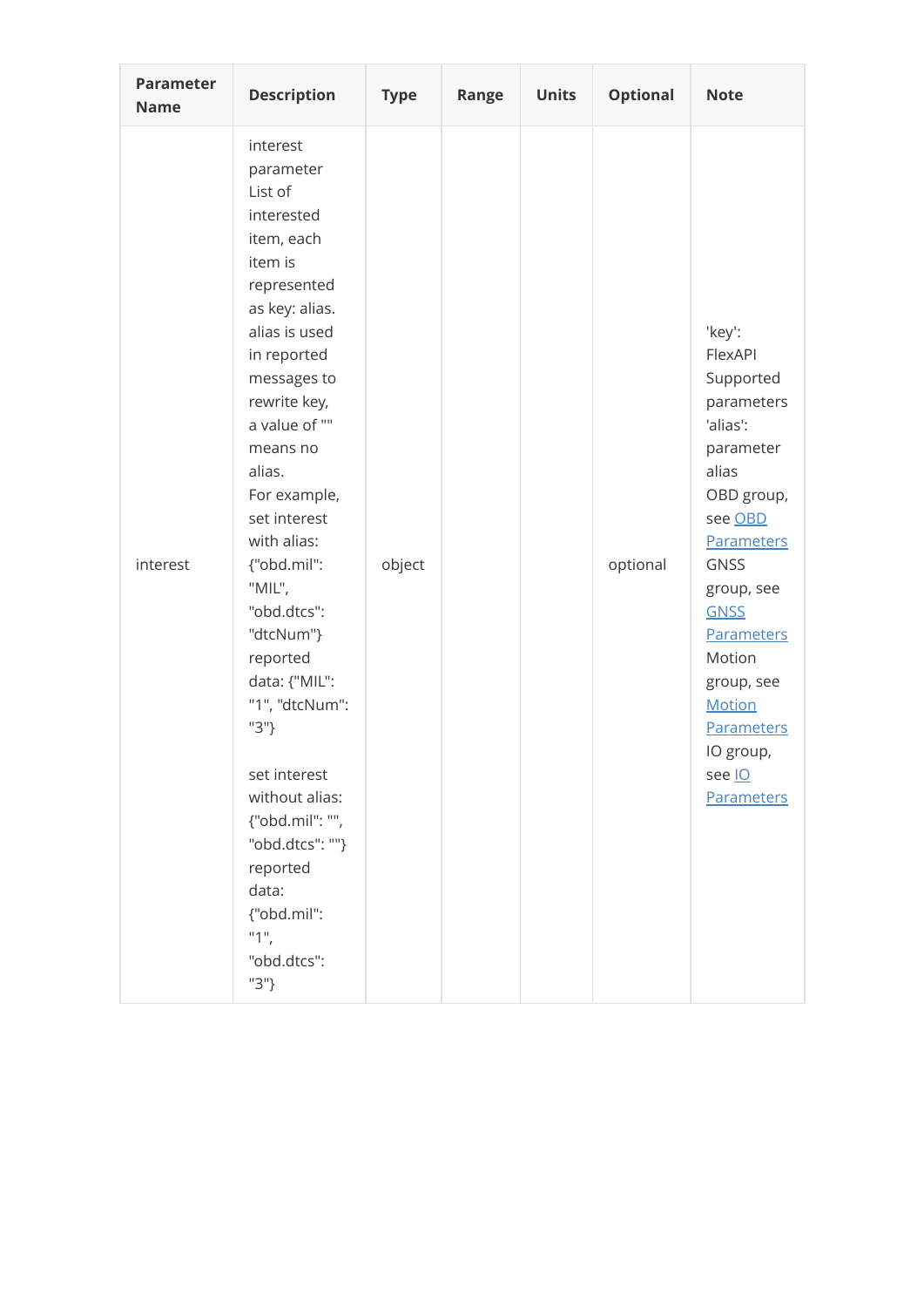### **For both reserved and custom groups, you can redefine your interested data, simply use the following API to specify your interested data items using interest parameter.**

### **Request Syntax**:

**Note** : **{deviceIP}** and **{port}** differ per your access mode( localhost or localhost & LAN ), please refer to listen address of [REST API settings](#page-3-0).

**Note**: Authorization field in HTTP request header is only required for LAN access mode. So if your APPs run on VG710, you don't need to specify this field. Also note that all the examples in this document are for LAN access mode.

```
POST /v1/{group_name}/set HTTP/1.1
1
 Host: {deviceIP}:{port}
2
 Authorization: Bearer iWUFB4y7720f841yLcR10dLTuo2TO4JR
3
    Content-type: application/json
 {
6
        "interest": {
          "gnss.latitude": "lat",
            "gnss.longitude": "lon",
            "obd.speed": "speed",
            "obd.odo": ""
        }
}
13
4
5
7
8
9
10
11
12
```
#### **Response Syntax**:

Success:

```
HTTP/1.1 200
1
    Content-type: application/json
 {
4
     "result": {
          "interest": {
               "gnss.latitude": "lat",
               "gnss.longitude": "lon",
               "obd.speed": "speed",
               "obd.odo": ""
            }
       }
}
13
 2
3
5
 6
7
8
9
10
11
12
```
Failure:

```
HTTP/1.1 400
1
  Content-type: application/json
  \left| \right|"error": "invalid_parameter",
        "error_desc": "Invalid request parameter"
  }
2
\mathcal{L}4
5
6
7
```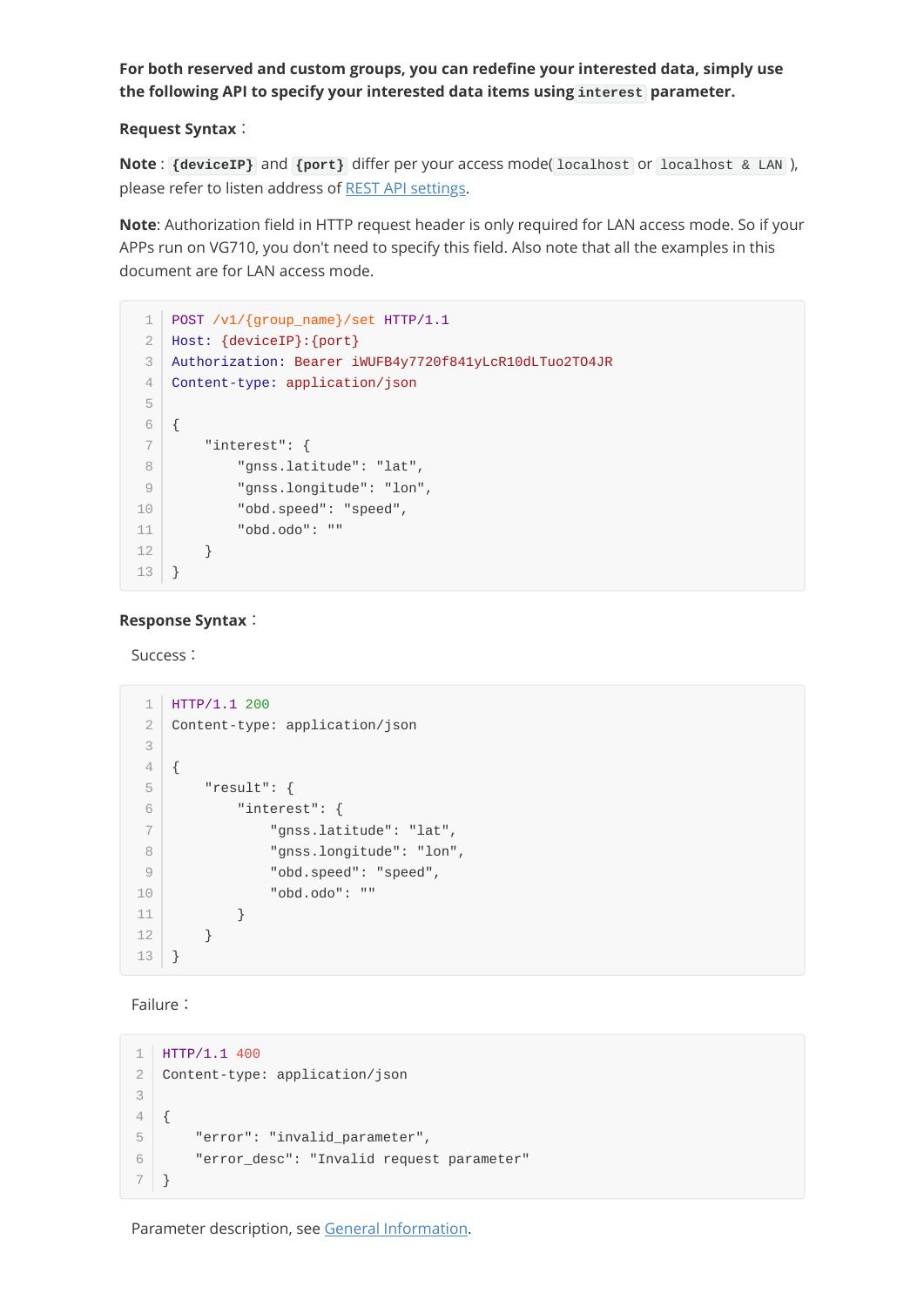## <span id="page-11-0"></span>**3.1.2 Summary settings**

Use this REST API to set your interested summary data.

Note that the Summary group is the all in one data group which includes all the data from our reserved OBD, GNSS, Motion and IO groups.

Default interest is available parameters from the [FlexAPI supported Parameters](#page-29-0).

### **Request Syntax**:

```
POST /v1/summary/set HTTP/1.1
   Host: {deviceIP}:{port}
   Authorization: Bearer iWUFB4y7720f841yLcR10dLTuo2TO4JR
    Content-Type: application/json
 {
6
        "interest": {
           "gnss.latitude": "lat",
            "gnss.longitude": "lon",
            "obd.speed": "speed",
            "obd.odo": ""
        }
}
13
 1
 2
 3
4
 5
7
8
9
10
11
12
```
#### **Response Syntax**:

#### Success:

```
HTTP/1.1 200
    Content-type: application/json
   {
        "result": {
          "interest": {
                "gnss.latitude": "lat",
                "gnss.longitude": "lon",
                "obd.speed": "speed",
                "obd.odo": ""
            }
        }
}
13
1
 2
 3
4
5
6
7
8
9
1011
12
```
Failure:

```
HTTP/1.1 400
1
  Content-type: application/json
  {
       "error": "invalid_parameter",
       "error_desc": "Invalid request parameter"
   }
2
3
4
5
6
7
```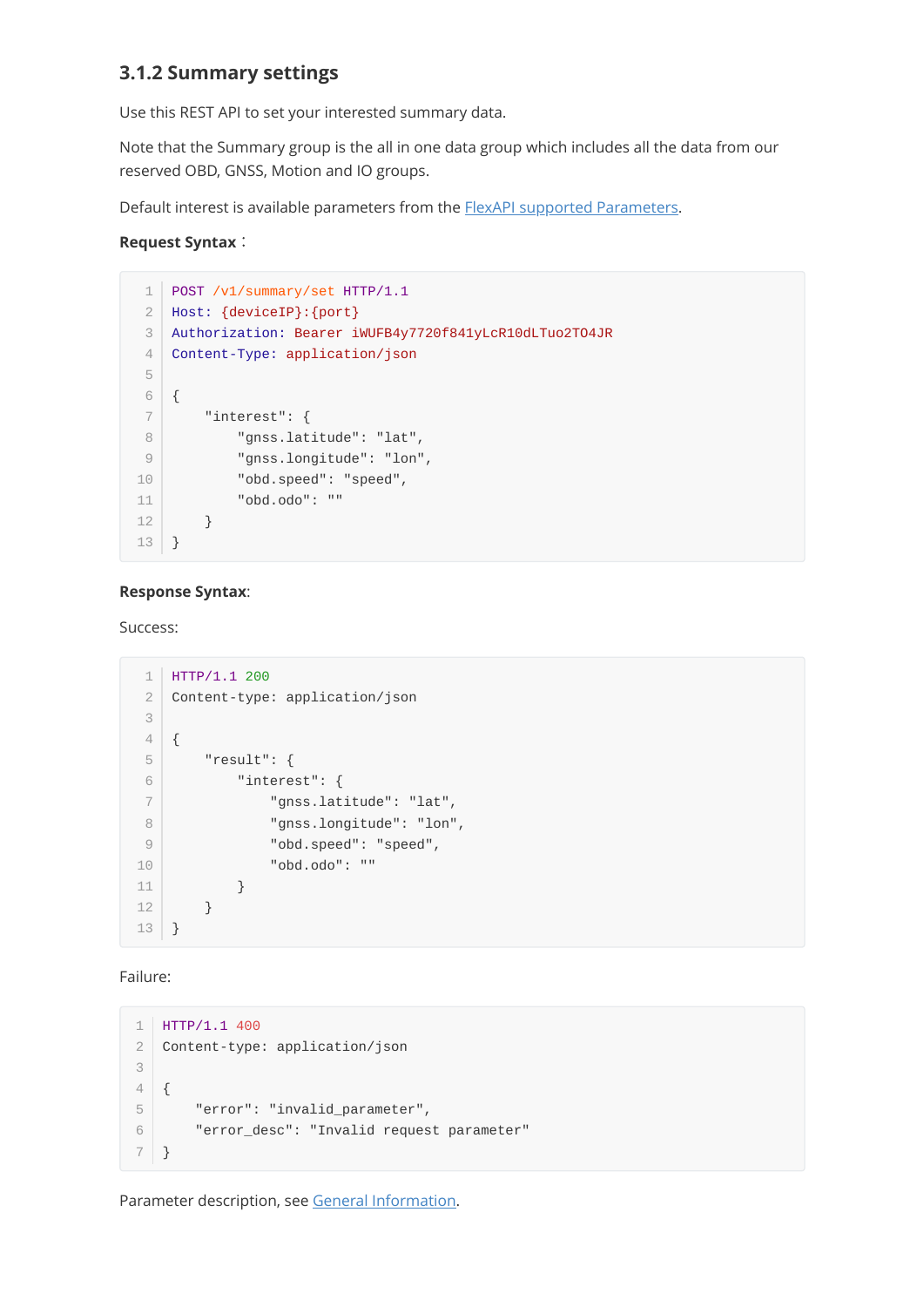## <span id="page-12-0"></span>**3.1.3 OBD settings**

Use this REST API to set your interested OBD data.

Default interest is available parameters from the [OBD Parameters.](#page-31-0)

### **Request Syntax**:

```
POST /v1/obd/set HTTP/1.1
1
 Host: {deviceIP}:{port}
2
 Authorization: Bearer iWUFB4y7720f841yLcR10dLTuo2TO4JR
3
   Content-Type: application/json
 {
6
    "interest": {
      "obd.mil": "MIL",
      "obd.dtcs": "dtcNum",
       "obd.rpm": "engineSpeed"
      }
}
12
4
5
7
8
9
10
11
```
### **Response Syntax** :

Success:

```
HTTP/1.1 200
1
   Content-type: application/json
 {
4
      "result": {
          "interest": {
               "obd.mil": "MIL",
               "obd.dtcs": "dtcNum",
               "obd.rpm": "engineSpeed"
           }
       }
}
12
2
3
5
6
7
8
9
10
11
```
Failure:

```
HTTP/1.1 400
1
  Content-type: application/json
  \{"error": "invalid_parameter",
       "error_desc": "Invalid request parameter"
  }
2
3
4
5
6
7
```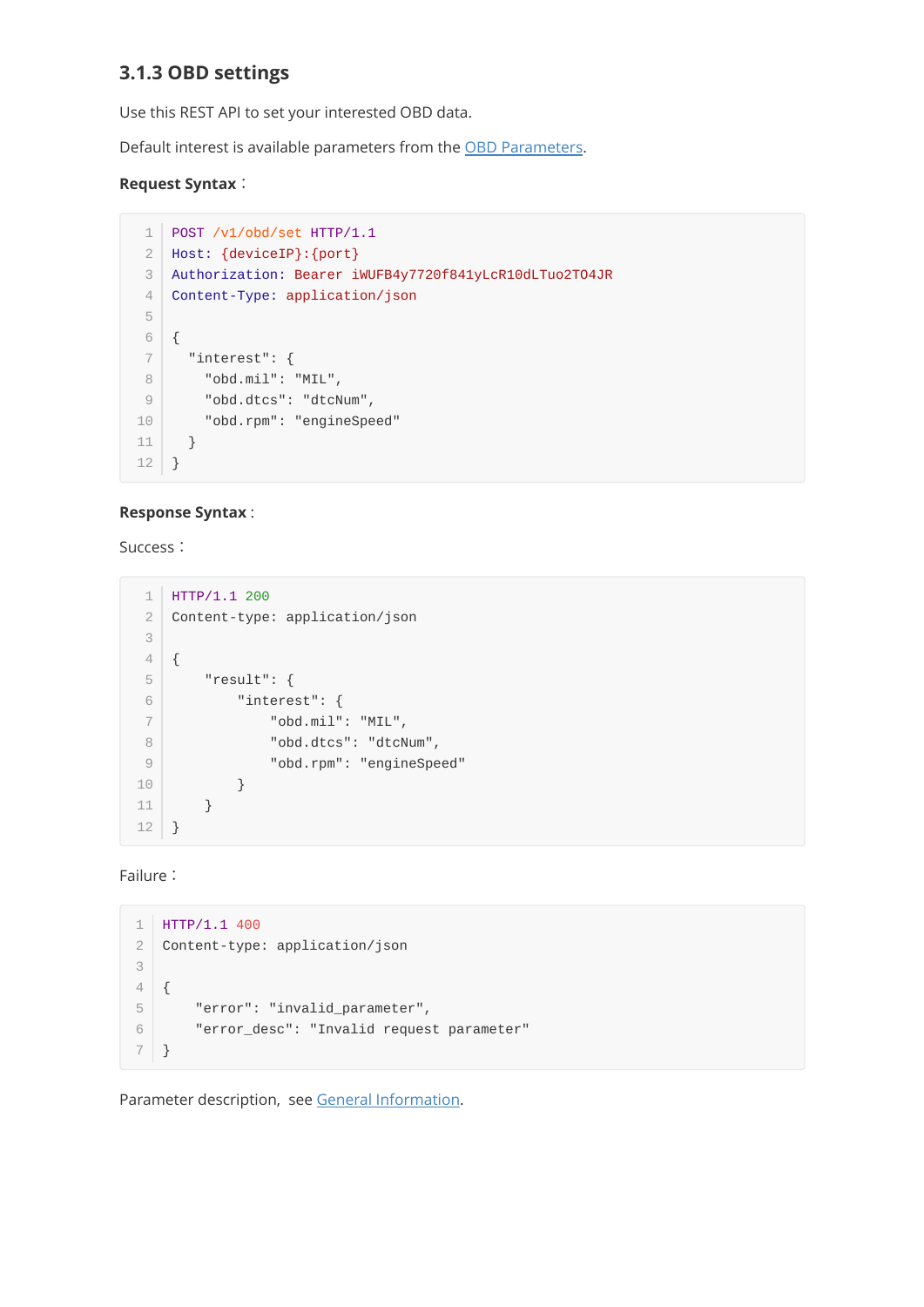### <span id="page-13-0"></span>**3.1.4 GNSS settings**

Use this REST API to set your interested GNSS data.

Default interest is available parameters from the [GNSS Parameters.](#page-29-1)

### **Request Syntax**:

```
POST /v1/gnss/set HTTP/1.1
 Host: {deviceIP}:{port}
2
 Authorization: Bearer iWUFB4y7720f841yLcR10dLTuo2TO4JR
3
    Content-Type: application/json
 {
6
        "interest": {
           "gnss.latitude": "lat",
            "gnss.longitude": "lon",
            "gnss.altitude": "alt"
        }
}
12
1
4
5
7
8
9
10
11
```
### **Response Syntax**:

Success:

```
HTTP/1.1 200
1
    Content-type: application/json
 {
4
        "result": {
           "interest": {
                "gnss.latitude": "lat",
                "gnss.longitude": "lon",
                "gnss.altitude": "alt"
           }
        }
}
12
 2
3
5
6
7
8
9
10
11
```
Failure:

```
HTTP/1.1 400
1
  Content-type: application/json
  {
       "error": "invalid_parameter",
       "error_desc": "Invalid request parameter"
  }
2
3
4
5
6
7
```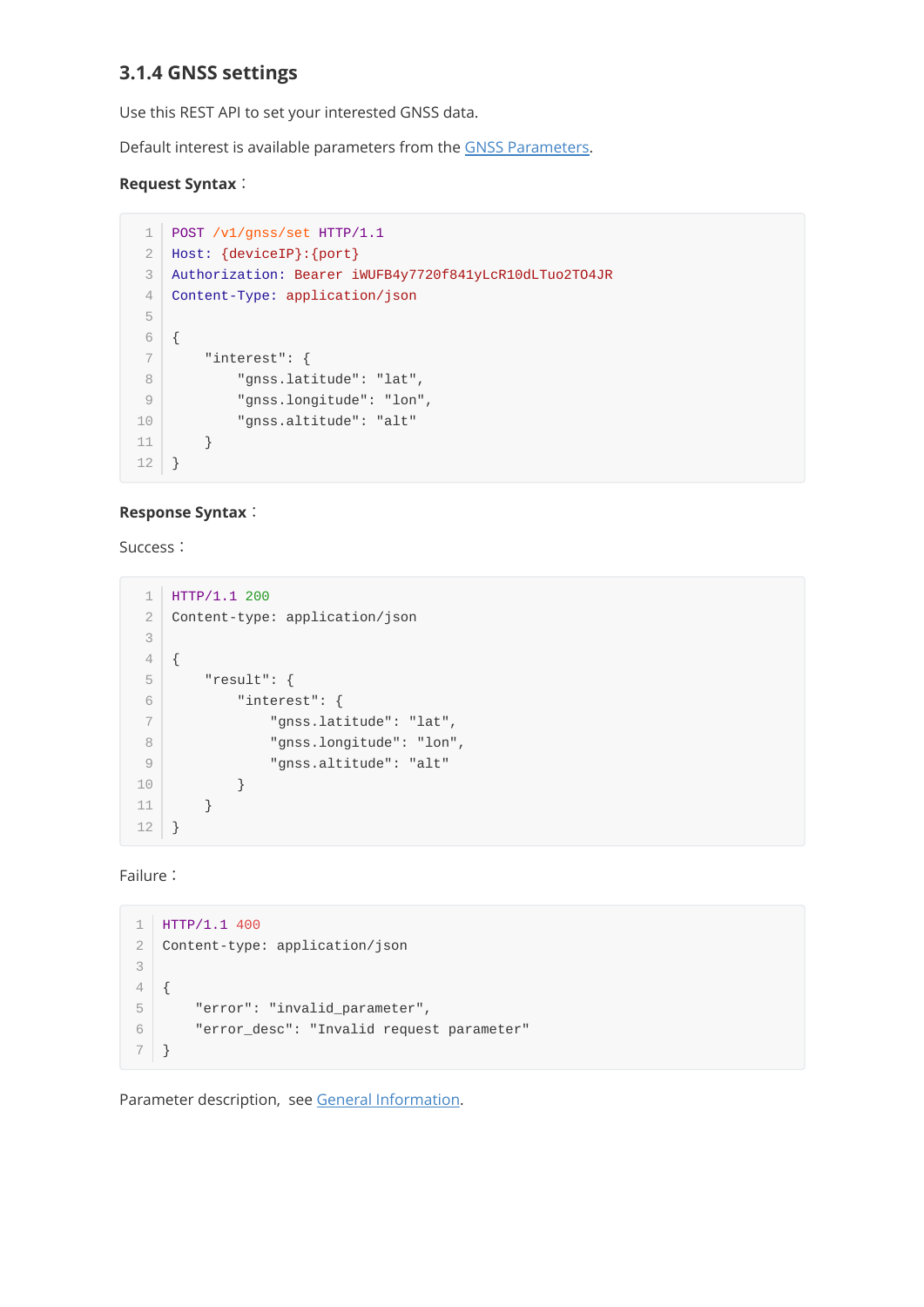## **3.1.5 Motion settings**

<span id="page-14-0"></span>Use this REST API to set your interested motion data.

Default interest is available parameters from the [Motion Parameters](#page-30-0).

### **Request Syntax**:

```
POST /v1/motion/set HTTP/1.1
1
 Host: {deviceIP}:{port}
2
 Authorization: Bearer iWUFB4y7720f841yLcR10dLTuo2TO4JR
3
    Content-Type: application/json
 {
6
        "interest": {
           "motion.ax": "acceleration_x",
            "motion.ay": "acceleration_y",
           "motion.az": "acceleration_z"
        }
}
12
4
5
7
8
9
10
11
```
### **Response Syntax**:

Success:

```
HTTP/1.1 200
1
    Content-type: application/json
 {
4
       "result": {
           "interest": {
                "motion.ax": "acceleration_x",
                "motion.ay": "acceleration_y",
                "motion.az": "acceleration_z"
           }
        }
}
12
 2
3
5
6
7
8
9
10
11
```
Failure:

```
HTTP/1.1 400
1
  Content-type: application/json
  \{"error": "invalid_parameter",
       "error_desc": "Invalid request parameter"
  }
2
3
4
5
6
7
```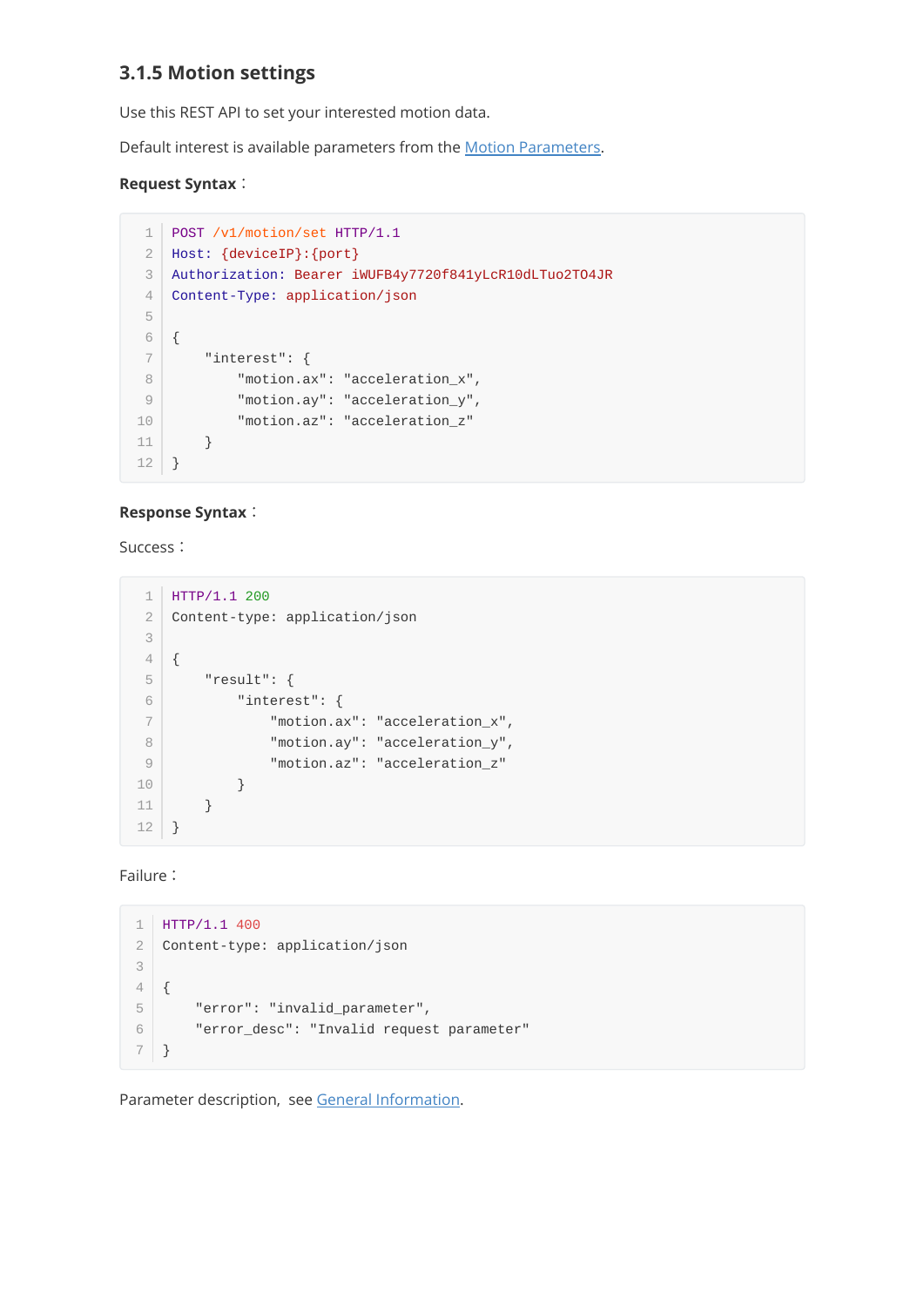## <span id="page-15-0"></span>**3.1.6 IO settings**

Use this REST API to set your interested IO data.

Default interest is available parameters from the **IO Parameters**.

### **Request Syntax**:

```
POST /v1/io/set HTTP/1.1
1
 Host: {deviceIP}:{port}
2
 Authorization: Bearer iWUFB4y7720f841yLcR10dLTuo2TO4JR
3
   Content-Type: application/json
 {
6
        "interest": {
           "io.AI1": "ai1",
           "io.AI2": "ai2",
           "io.AI3": "ai3"
        }
}
12
4
5
7
8
9
10
11
```
### **Response Syntax**:

Success:

```
HTTP/1.1 200
1
   Content-type: application/json
 {
4
     "result": {
         "interest": {
              "io.AI1": "ai1",
               "io.AI2": "ai2",
               "io.AI3": "ai3"
          }
       }
}
12
2
3
5
6
7
8
9
10
11
```
Failure:

```
HTTP/1.1 400
1
Content-type: application/json
2
{
4
       "error": "invalid_parameter",
       "error_desc": "Invalid request parameter"
  }
3
5
6
7
```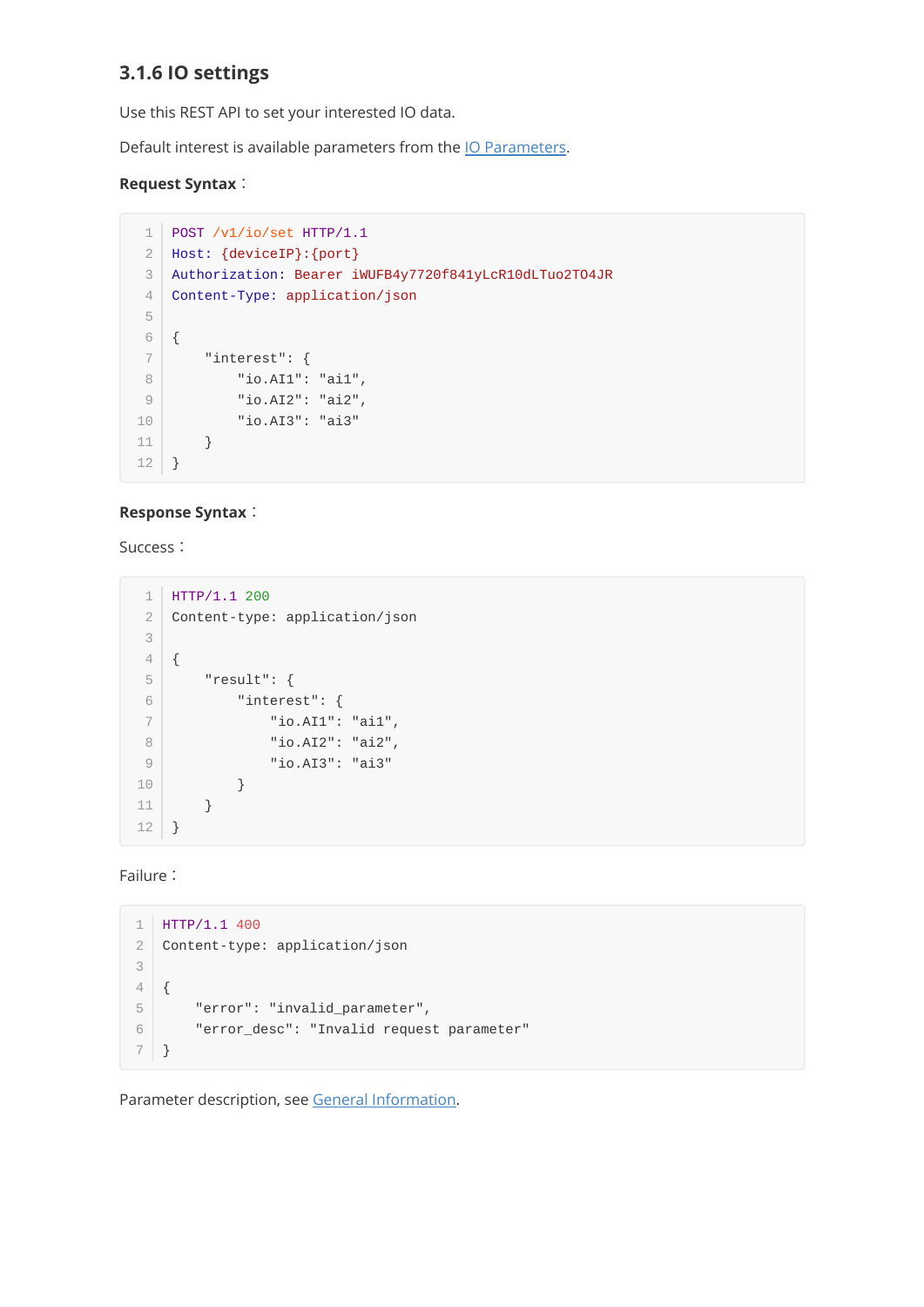# **3.2 Get reserved group data**

### <span id="page-16-0"></span>**3.2.1 Summary data**

Use this REST API to get summary data.

```
REST API: /v1/summary/refresh
```

```
Request Syntax:
```

```
GET /v1/summary/refresh HTTP/1.1
1
```

```
Host: {deviceIP}:{port}
2
```
Authorization: Bearer iWUFB4y7720f841yLcR10dLTuo2TO4JR 3

### **Response Syntax**:

Success:

```
HTTP/1.1 200
    Content-type: application/json
   {
        "result": {
            "gnss.latitude": 40.232213,
            "gnss.longitude": 116.34366,
            "gnss.altitude": 346.0,
            "gnss.speed": 87.6,
            "gnss.heading": 234.0,
            "gnss.hdop": 1.2,
            "gnss.pdop": 2.1,
            "gnss.hacc": 1.0,
            "gnss.fix": 3,
            "gnss.date": "2020-4-17",
            "gnss.time": "10:16:21",
            "obd.rpm" : 1234,
            "obd.speed" : 20,
            "obd.odo": 1400,
            "obd.up_time": 3600,
            "io.AI1": 0.0,
            "io.AI2": 0.0,
            "io.AI3": 0.0,
            "io.AI4": 0.0,
            "io.AI5": 0.0,
            "io.AI6": 0.0,
            "io.DI1": 0,
            "io.DI1_pullup": 0,
            "io.DI2": 0,
            "io.DI2_pullup": 0,
            "io.DI3": 0,
            "io.DI3_pullup": 0,
            "io.DI4": 0,
            "io.DI4_pullup": 0,
            "io.DI5": 0,
            "io.DI5_pullup": 0,
            "io.DI6": 0,
            "io.DI6_pullup": 0,
 1
 2
 3
 4
 5
 6
 7
8
9
10
11
12
13
14
15
16
17
18
19
20
212223
24
25
26
27
28
29
30
31
32
33
34
35
36
37
38
```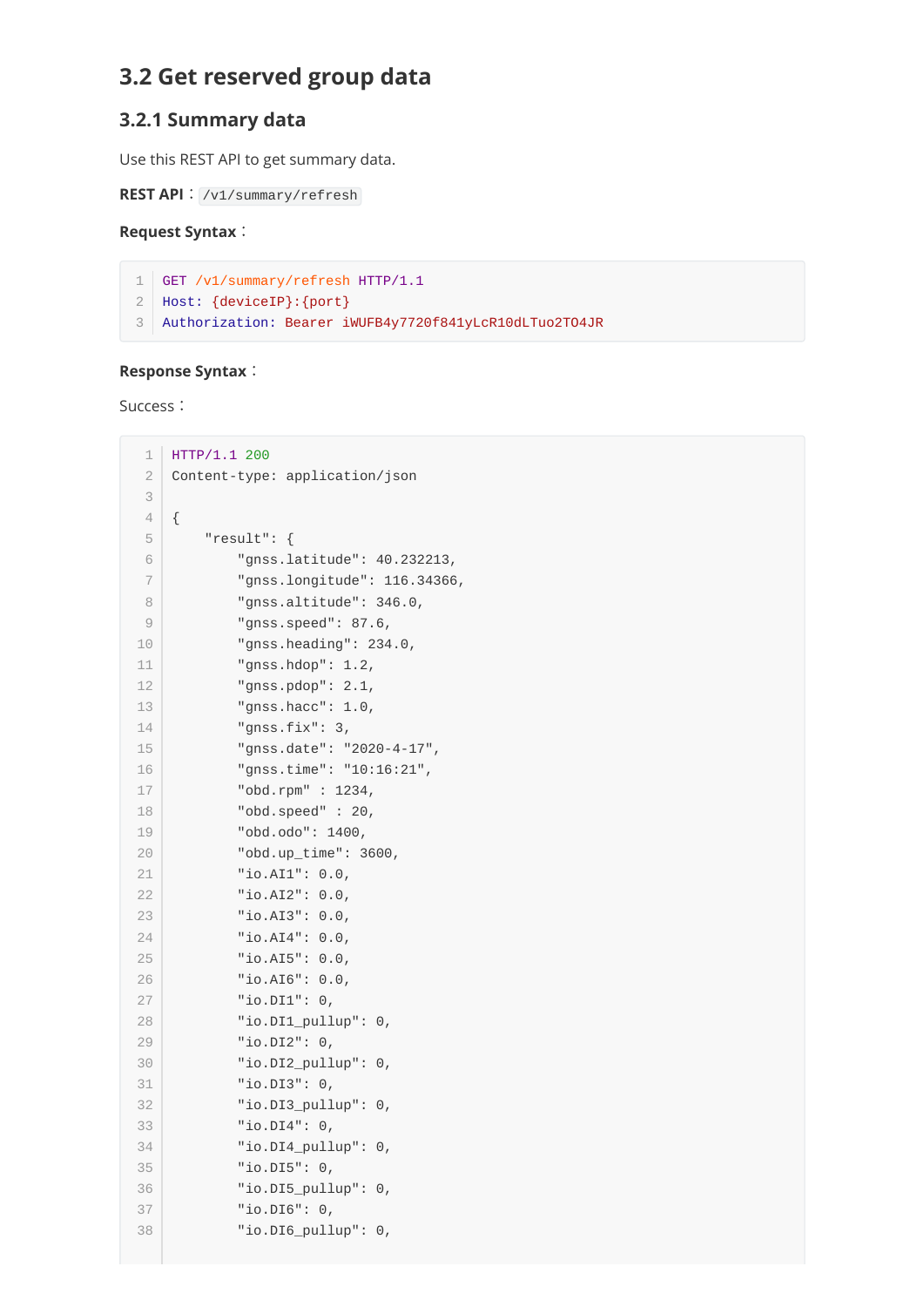"io.DO1": 0, "io.DO1\_pullup": 0, "io.DO2": 0, "io.DO2\_pullup": 0, "io.DO3": 0, "io.DO3\_pullup": 0, "io.DO4": 0, "io.DO4\_pullup": 0 } } 48 39 40 41 42 43 44 45 46 47

Failure:

|                | HTTP/1.1 400                              |
|----------------|-------------------------------------------|
| 2              | Content-type: application/json            |
| 3              |                                           |
| $\overline{4}$ |                                           |
| 5              | "error": "invalid_parameter",             |
| 6              | "error_desc": "Invalid request parameter" |
|                |                                           |

Parameter description, see [General Information](#page-4-1) & [FlexAPI supported Parameters.](#page-29-0)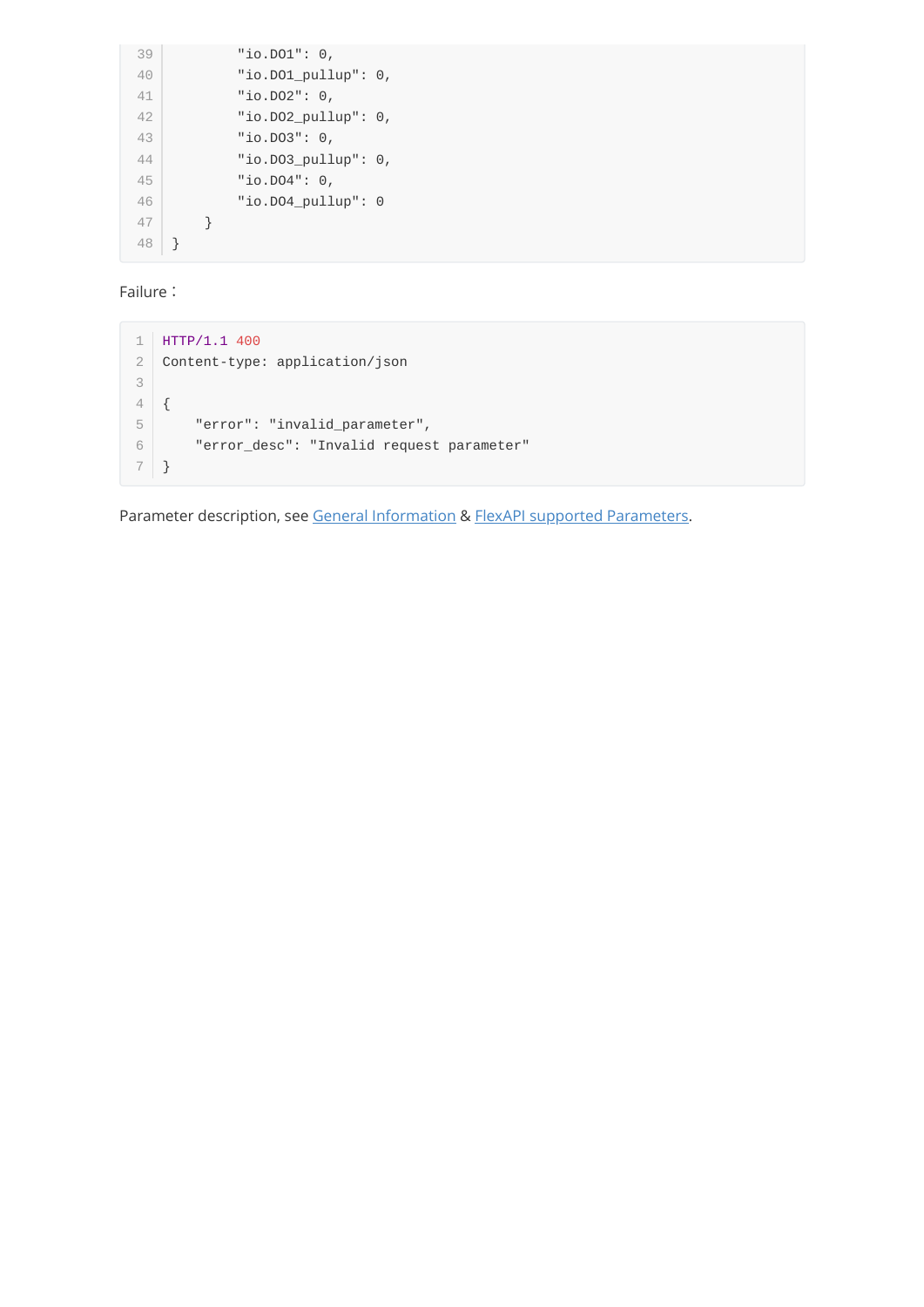### <span id="page-18-0"></span>**3.2.2 OBD data**

Use this REST API to get OBD data.

### **Request Syntax**:

```
GET /v1/obd/refresh HTTP/1.1
1
Host: {deviceIP}:{port}
2
Authorization: Bearer iWUFB4y7720f841yLcR10dLTuo2TO4JR
3
```
#### **Response Syntax**:

Success:

```
HTTP/1.1 200
1
2 | Content-type: application/json
{
4
       "result": {
           "obd.rpm": 34245,
           "obd.speed": 53255
      }
  }
3
5
6
7
8
9
```
Failure:

```
HTTP/1.1 400
1
  Content-type: application/json
{
4
       "error": "invalid_parameter",
       "error_desc": "Invalid request parameter"
  }
2
3
5
6
7
```
Parameter description, reference [General Information](#page-4-1) & [OBD Parameters](#page-31-0).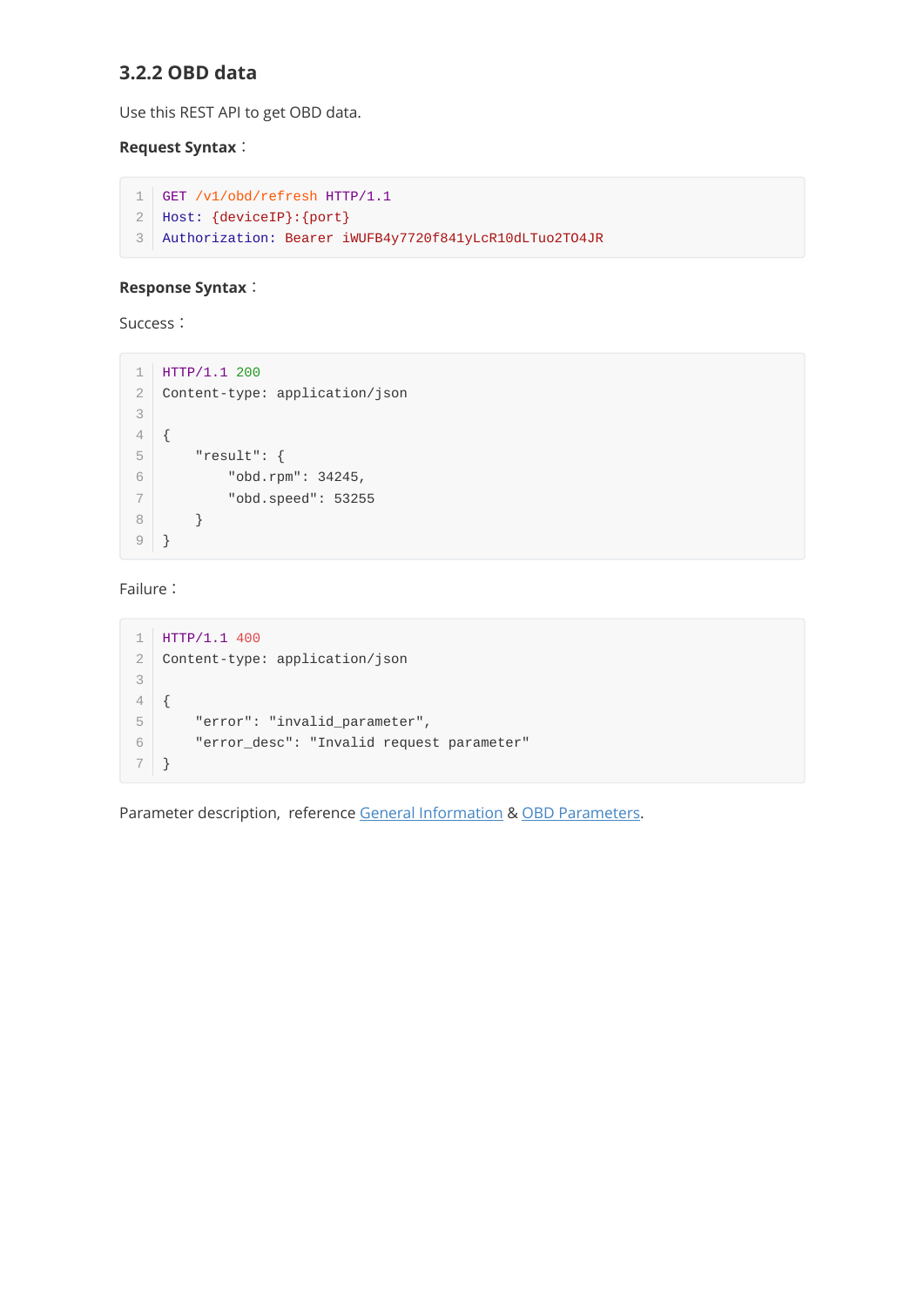### <span id="page-19-0"></span>**3.2.3 GNSS data**

Use this REST API to get GNSS data.

#### **Request Syntax**:

```
GET /v1/gnss/refresh HTTP/1.1
1
Host: {deviceIP}:{port}
2
Authorization: Bearer iWUFB4y7720f841yLcR10dLTuo2TO4JR
3
```
#### **Response Syntax**:

Success:

| $\mathbf 1$    | HTTP/1.1 200                   |
|----------------|--------------------------------|
| $\mathbf{2}$   | Content-type: application/json |
| 3              |                                |
| $\overline{4}$ | €                              |
| 5              | "result": $\{$                 |
| 6              | "gnss.latitude": 40.232213,    |
| $\overline{7}$ | "gnss.longitude": 116.34366,   |
| 8              | "gnss.altitude": 346.0,        |
| 9              | "gnss.speed": 87.6,            |
| 10             | "gnss.heading": $234.0,$       |
| 11             | "gnss.hdop": $1.2,$            |
| 12             | "gnss.pdop": $2.1$ ,           |
| 13             | "gnss.hacc": $1.0$ ,           |
| 14             | "gnss.fix": $3,$               |
| 15             | "gnss.date": "2020-4-17",      |
| 16             | "gnss.time": "10:16:21"        |
| 17             | ł                              |
| 18             | ł                              |

Failure:

```
HTTP/1.1 400
1
Content-type: application/json
2
{
4
       "error": "invalid_parameter",
       "error_desc": "Invalid request parameter"
  }
3
5
6
7
```
Parameter description, reference General Parameter & [GNSS Parameters](#page-29-1).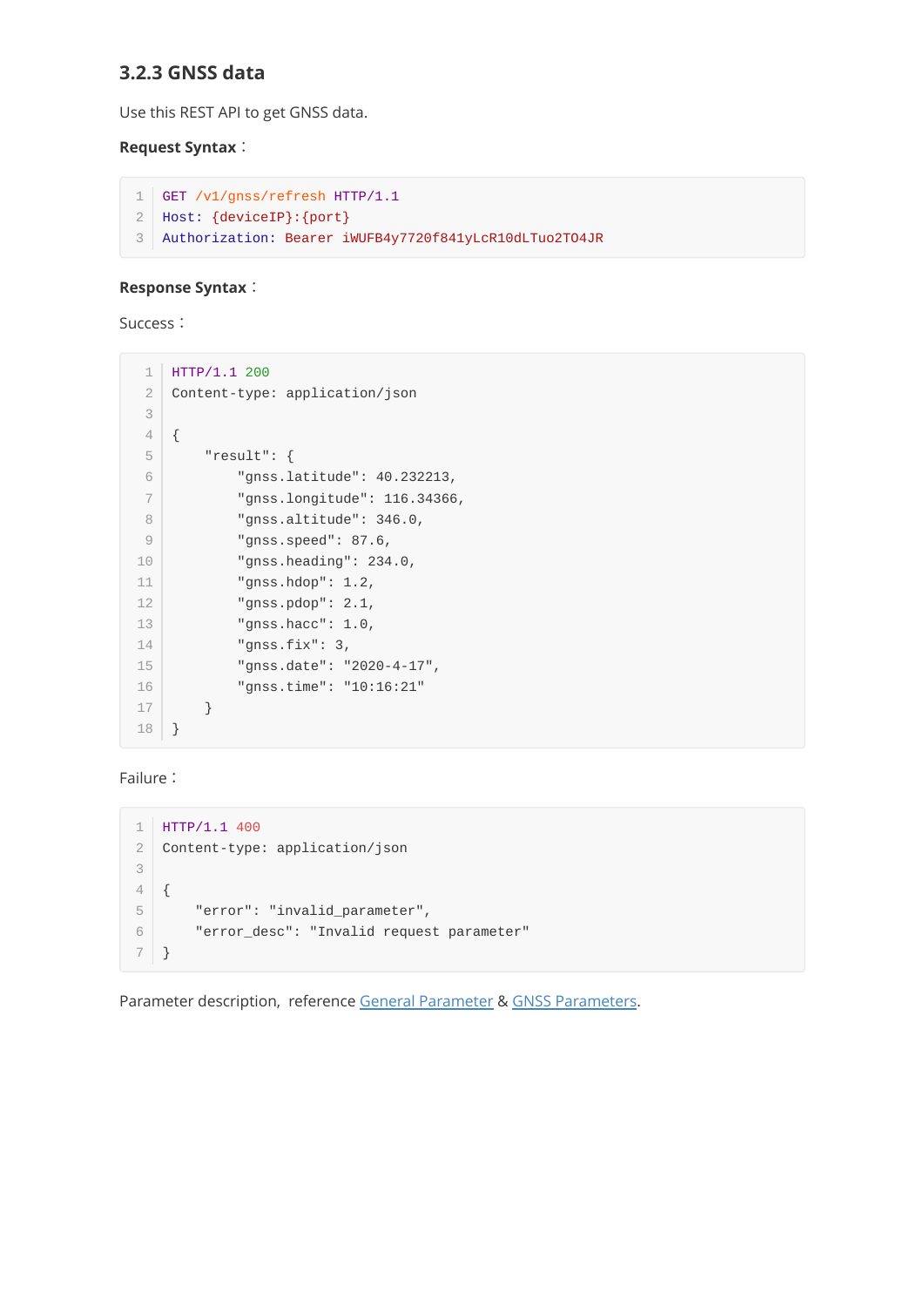### <span id="page-20-0"></span>**3.2.4 Motion data**

Use this REST API to get motion data.

#### **Request Syntax**:

```
GET /v1/motion/refresh HTTP/1.1
1
Host: {deviceIP}:{port}
2
Authorization: Bearer iWUFB4y7720f841yLcR10dLTuo2TO4JR
3
```
#### **Response Syntax**:

Success:

```
HTTP/1.1 200
1
   Content-type: application/json
 {
4
    "result": {
           "motion.ax": 0.08,
           "motion.ay": 0.0,
           "motion.az": 0.0,
           "motion.gx": 0.15,
           "motion.gy": 0.03,
           "motion.gz": -0.47,
           "motion.roll": -0.65,
           "motion.pitch": 1.03,
           "motion.yaw": 302.49
        }
}
16
 2
 3
 5
 6
7
8
9
10
11
12
13
14
15
```
#### Failure:

```
HTTP/1.1 400
1
  Content-type: application/json
{
4
       "error": "invalid_parameter",
       "error_desc": "Invalid request parameter"
   }
2
3
5
6
7
```
Parameter description, reference General Parameter & [Motion Parameters.](#page-30-0)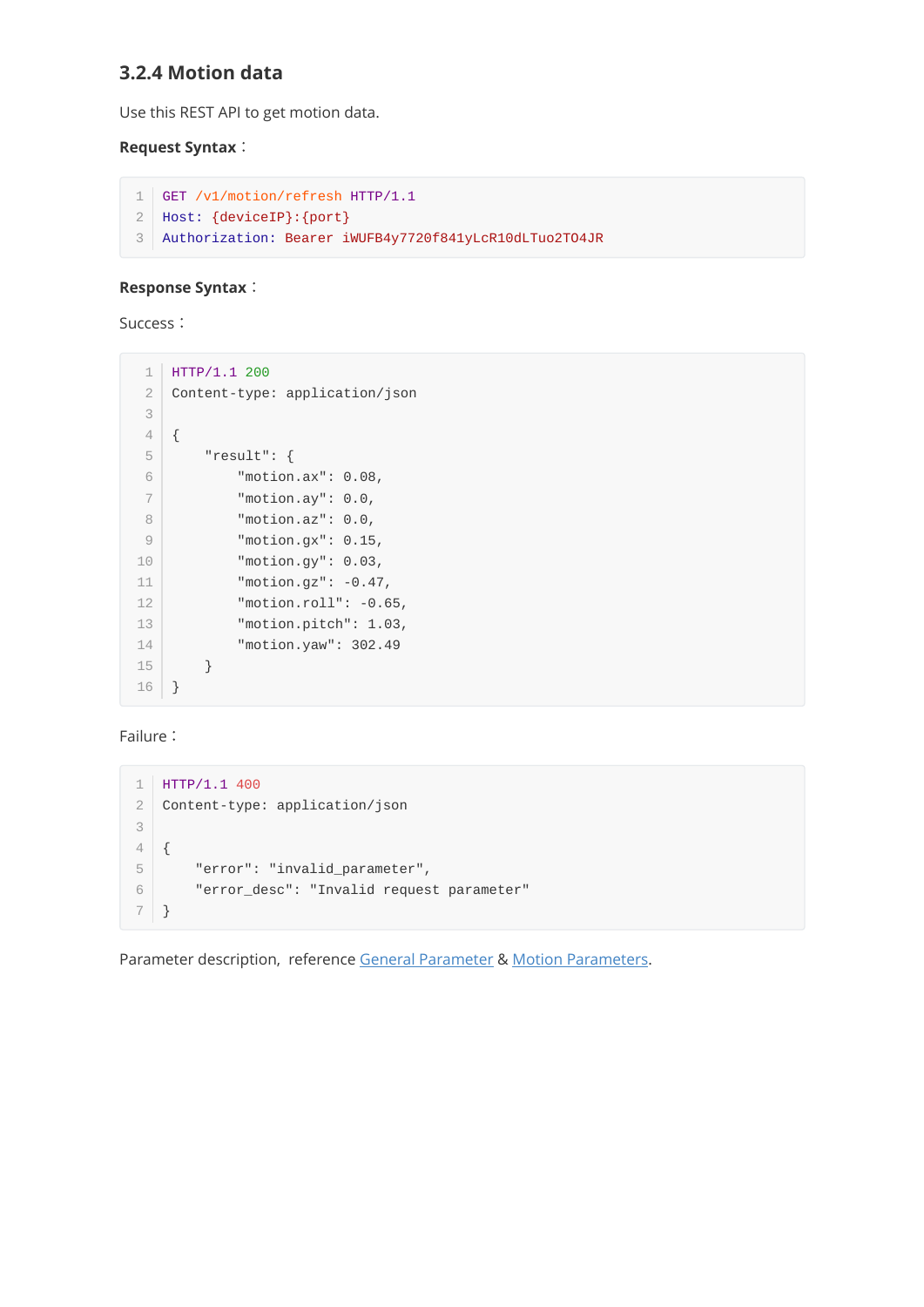### <span id="page-21-0"></span>**3.2.5 IO data**

Use this REST API to get IO data.

### **Request Syntax**:

```
GET /v1/io/refresh HTTP/1.1
1
Host: {deviceIP}:{port}
2
Authorization: Bearer iWUFB4y7720f841yLcR10dLTuo2TO4JR
3
```
### **Response Syntax**:

Success:

| 1              | HTTP/1.1 200                       |
|----------------|------------------------------------|
| $\mathfrak 2$  | Content-type: application/json     |
| 3              |                                    |
| $\varDelta$    | ₹                                  |
| 5              | "result": {                        |
| 6              | "io.AI1": $0.0$ ,                  |
| $\overline{7}$ | "io.AI2": 0.0,                     |
| 8              | "io.AI3":<br>$\theta$ . $\theta$ , |
| 9              | "io.AI4": $0.0$ ,                  |
| 10             | "io.AI5": $0.0$ ,                  |
| 11             | "io.AI6": $0.0$ ,                  |
| 12             | "io.DI1": $0,$                     |
| 13             | "io.DI1_pullup":<br>0,             |
| 14             | "io.DI2": 0,                       |
| 15             | "io.DI2_pullup":<br>0,             |
| 16             | "io.DI3": $0,$                     |
| 17             | "io.DI3_pullup":<br>0,             |
| 18             | "io.DI4": $0,$                     |
| 19             | "io.DI4_pullup":<br>0,             |
| 20             | "io.DI5": $0,$                     |
| 21             | " $io.DI5\_pullup"$ :<br>0,        |
| 22             | "io.DI6": $0,$                     |
| 23             | "io.DI6_pullup":<br>0,             |
| 24             | "io.DO1": $0,$                     |
| 25             | "io.D01_pullup":<br>0,             |
| 26             | "io.DO2": $0,$                     |
| 27             | "io.D02_pullup":<br>0,             |
| 28             | "io.DO3": $0,$                     |
| 29             | "io.D03_pullup":<br>0,             |
| 30             | "io.DO4": 0,                       |
| 31             | "io.D04_pullup":<br>0              |
| 32             | }                                  |
| 33             | }                                  |

Failure: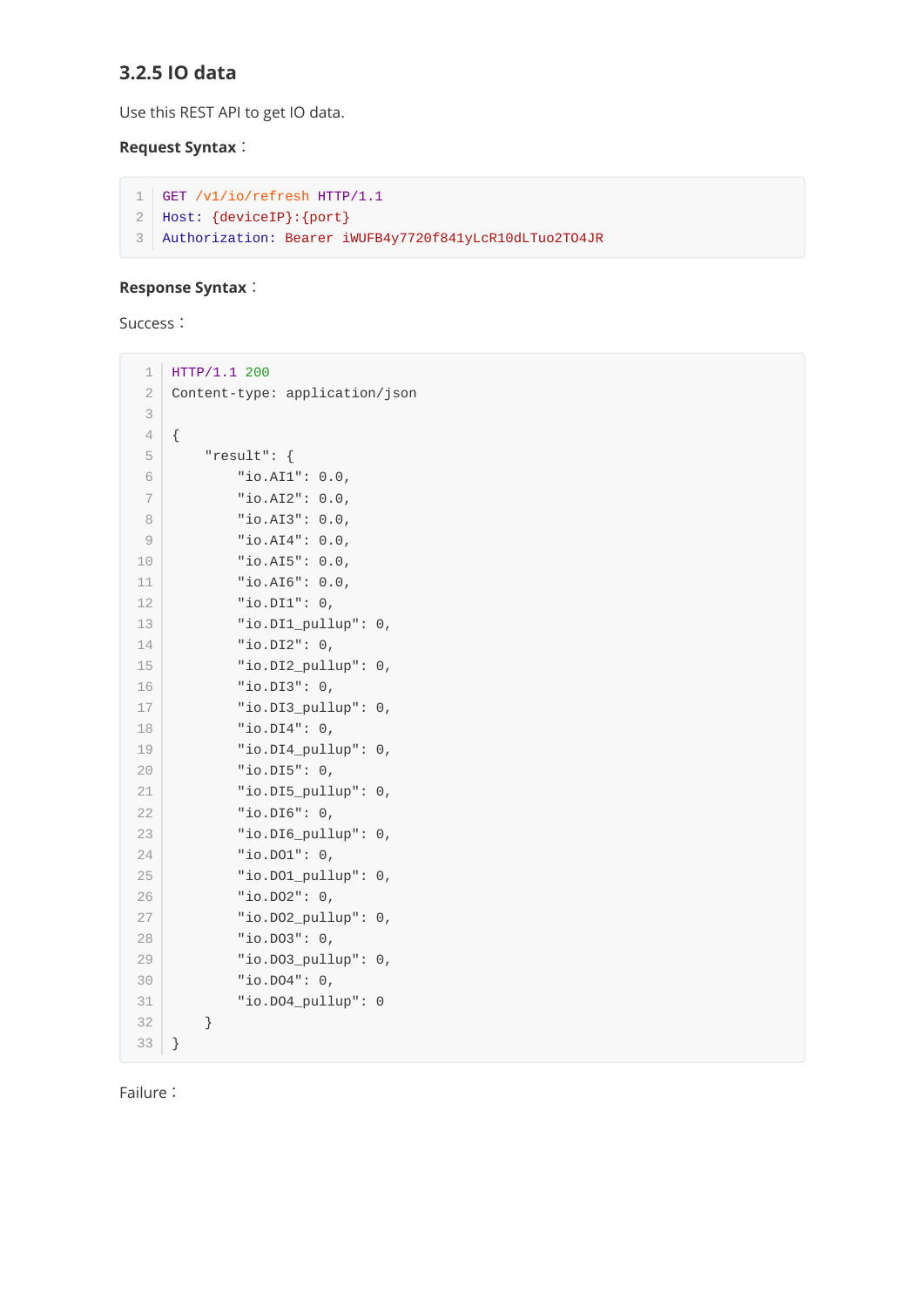```
HTTP/1.1 400
1
2 | Content-type: application/json
{
4
       "error": "invalid_parameter",
       "error_desc": "Invalid request parameter"
  }
3
5
6
7
```
Parameter description, reference General Parameter & [IO Parameters.](#page-31-1)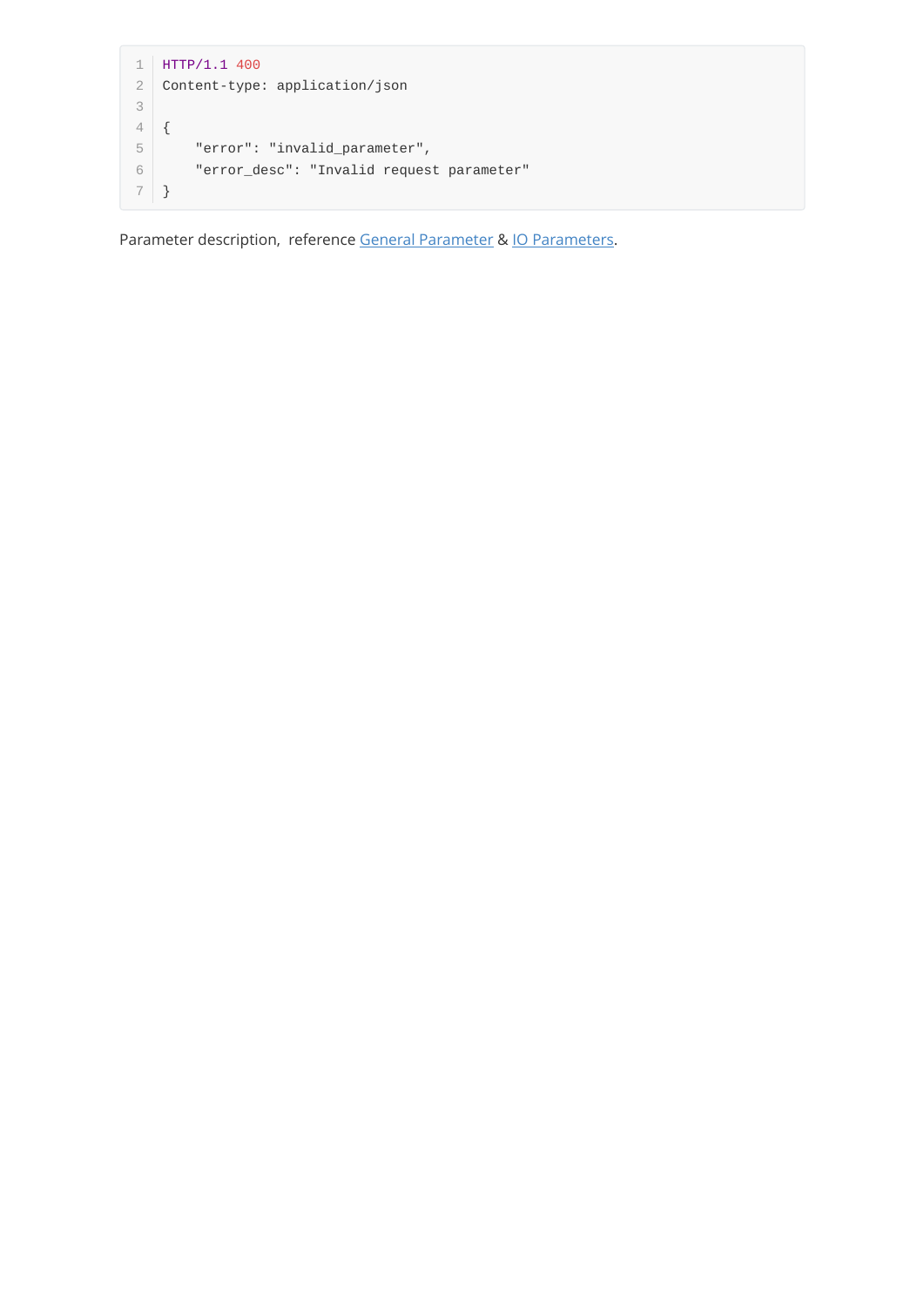# **3.3 Control Service**

## **3.3.1 IO Control**

Use this REST API to turn on/off the digital output.

### **Request Syntax**:

```
POST /v1/io/control HTTP/1.1
1
    Host: {deviceIP}:{port}
    Authorization: Bearer iWUFB4y7720f841yLcR10dLTuo2TO4JR
    Content-Type: application/json
 {
6
        "io.DO1": 0,
        "io.DO1_pullup": 0,
        "io.DO2": 0,
       "io.DO2_pullup": 0,
      "io.DO3": 0,
        "io.DO3_pullup": 0,
        "io.DO4": 0,
        "io.DO4_pullup": 0
}
15
 2
 3
 4
 5
 7
8
9
10
11
12
13
14
```
### **Response Syntax**:

Success:

```
HTTP/1.1 200
    Content-type: application/json
 {
4
     "result": {
           "io.DO1": 0,
           "io.DO1_pullup": 0,
          "io.DO2": 0,
           "io.DO2_pullup": 0,
           "io.DO3": 0,
           "io.DO3_pullup": 0,
           "io.DO4": 0,
           "io.DO4_pullup": 0
        }
}
15
 1
 2
 3
 5
 6
7
8
910
11
12
13
14
```
Failure:

```
HTTP/1.1 400
1
  Content-type: application/json
  {
       "error": "invalid_parameter",
       "error_desc": "Invalid request parameter"
  }
2
3
4
5
6
7
```
Parameter description, see [General Information](#page-4-1) & [IO Parameters](#page-31-1) digital output part.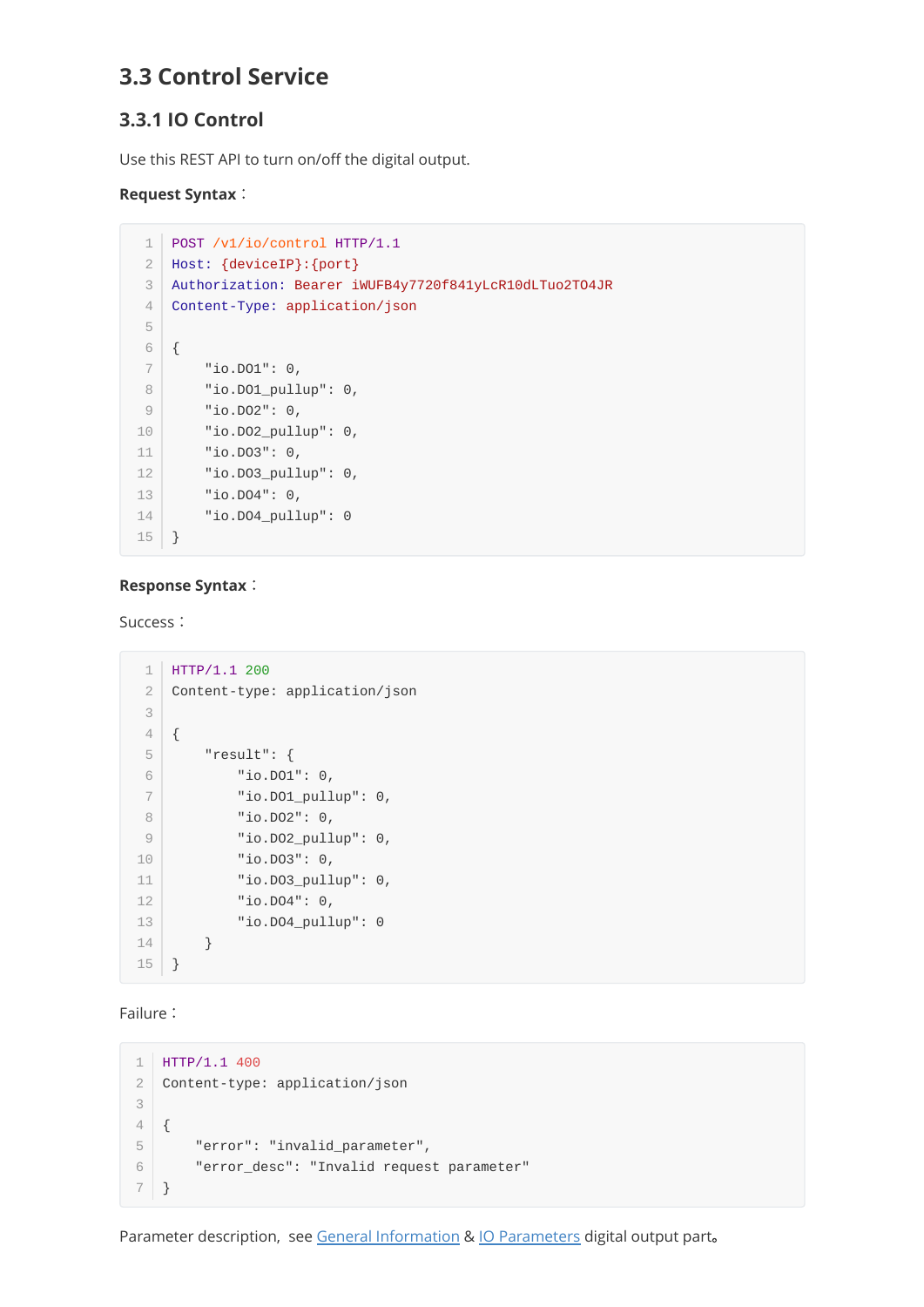# <span id="page-24-0"></span>**4. Advanced usage**

# **4.1 Custom group settings**

## <span id="page-24-1"></span>**4.1.1 Create/Update custom group**

Use this REST API to define your interested groups.

For interest parameters, please refer to [General settings](#page-8-1) for details.

#### **Request Syntax**:

```
POST /v1/group/set HTTP/1.1
    Host: {deviceIP}:{port}
    Authorization: Bearer iWUFB4y7720f841yLcR10dLTuo2TO4JR
    Content-Type: application/json
    {
        "settings": [
             {
                 "group_name": "group1",
                 "interest": {
                     "gnss.latitude": "lat",
                     "gnss.longitude": "lon",
                     "gnss.altitude": "alt",
                     "obd.speed": "speed",
                     "obd.odo": "odo"
                 }
             },
             {
                 "group_name": "group2",
                 "interest": {
                     "io.DI1": "DI1",
                     "io.DI2": "DI2",
                     "io.DI3": "DI3",
                     "io.DI4": "DI4",
                     "io.DO1": "DO1",
                     "io.DO2": "DO2",
                     "io.DO3": "DO3"
                 }
             }
        ]
}
31
1
 2
 3
 4
 5
 6
 7
 8
9
1<sub>0</sub>11
12
13
14
15
16
17
18
19
2021
22
23
24
2526
27
28
29
30
```
#### **Response Syntax**:

Success:

```
HTTP/1.1 200
   Content-type: application/json
   {
       "result": [
           {
                "group_name": "group1",
               "interest": {
1
2
3
4
5
6
7
8
```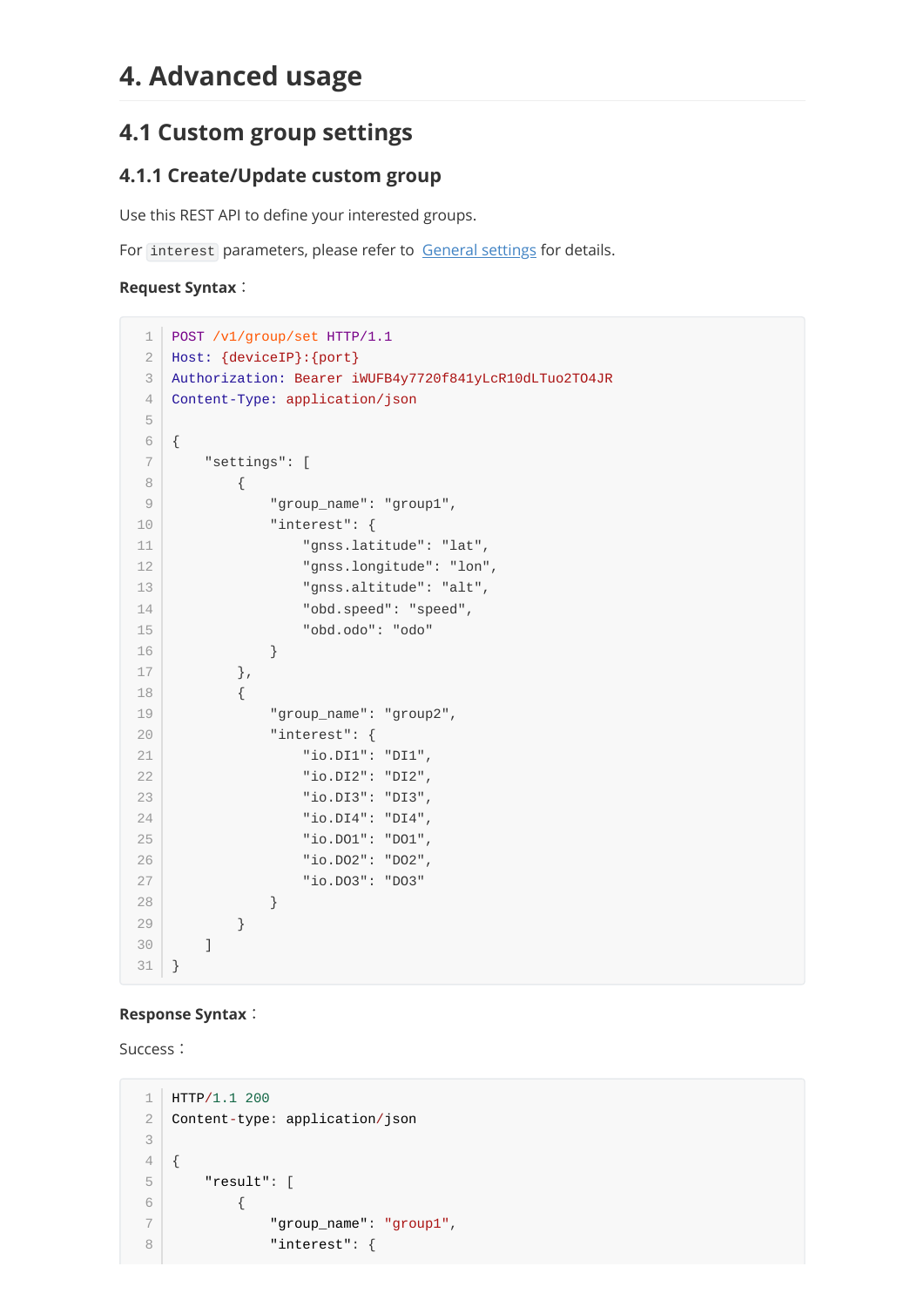```
"gnss.latitude": "lat",
                     "gnss.longitude": "lon",
                    "gnss.altitude": "alt",
                    "obd.speed": "speed",
                    "obd.odo": "odo"
                }
            },
            {
                "group_name": "group2",
                "interest": {
                    "io.DI1": "DI1",
                    "io.DI2": "DI2",
                    "io.DI3": "DI3",
                    "io.DI4": "DI4",
                    "io.DO1": "DO1",
                    "io.DO2": "DO2",
                    "io.DO3": "DO3"
                }
            }
        ]
}
29
9
10
11
12
13
14
15
16
17
18
19
20
21
22
23
24
25
26
27
28
```
Failure:

```
HTTP/1.1 400
1
  Content-type: application/json
  {
       "error": "invalid_parameter",
       "error_desc": "Invalid request parameter"
   }
2
3
4
5
6
7
```
Parameter description, see [General Information](#page-4-1) & General settings.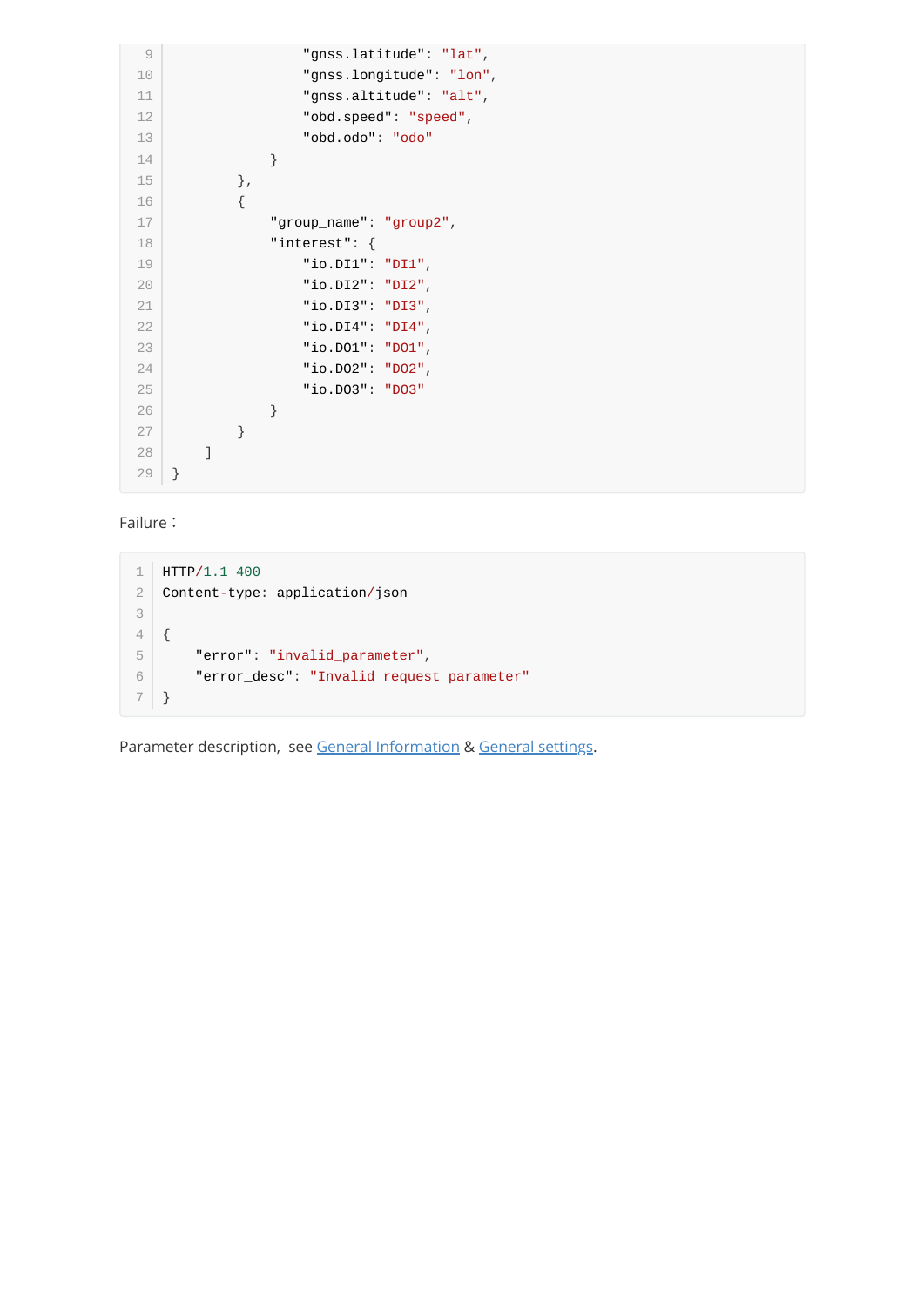### **4.1.2 Get custom group settings**

<span id="page-26-0"></span>Use this REST API to get custom group settings.

### **Request Syntax**:

```
GET /v1/group/get HTTP/1.1
1
Host: {deviceIP}:{port}
2
Authorization: Bearer iWUFB4y7720f841yLcR10dLTuo2TO4JR
3
```
#### **Response Syntax**:

Success:

| 1                                              | HTTP/1.1 200                   |
|------------------------------------------------|--------------------------------|
| $\mathbf{2}$                                   | Content-type: application/json |
| 3                                              |                                |
| $\ensuremath{\mathnormal{\mathcal{A}}}\xspace$ | {                              |
| 5                                              | "result": [                    |
| $\mathsf{6}$                                   | {                              |
| $\overline{\phantom{a}}$                       | "group_name": "group1",        |
| 8                                              | "interest": $\{$               |
| $\overline{9}$                                 | "gnss.latitude": "lat",        |
| 10                                             | "gnss.longitude": "lon",       |
| 11                                             | "gnss.altitude": "alt",        |
| 12                                             | "obd.speed": "speed",          |
| 13                                             | "obd.odo": "odo"               |
| 14                                             | }                              |
| 15                                             | },                             |
| 16                                             | €                              |
| 17                                             | "group_name": "group2",        |
| 18                                             | "interest": $\{$               |
| 19                                             | "io.DI1": "DI1",               |
| 20                                             | "io.DI2": "DI2",               |
| 21                                             | "io.DI3": "DI3",               |
| 22                                             | "io.DI4": "DI4",               |
| 23                                             | "io.D01": "D01",               |
| 24                                             | "io.DO2": "DO2",               |
| 25                                             | "io.D03": "D03"                |
| 26                                             | }                              |
| 27                                             | }                              |
| 28                                             | 1                              |
| 29                                             | }                              |

Failure:

```
HTTP/1.1 400
1
Content-type: application/json
2
{
4
       "error": "invalid_parameter",
       "error_desc": "Invalid request parameter"
  \vert }
3
5
6
7
```
Parameter description, see [General Information](#page-4-1) & General settings.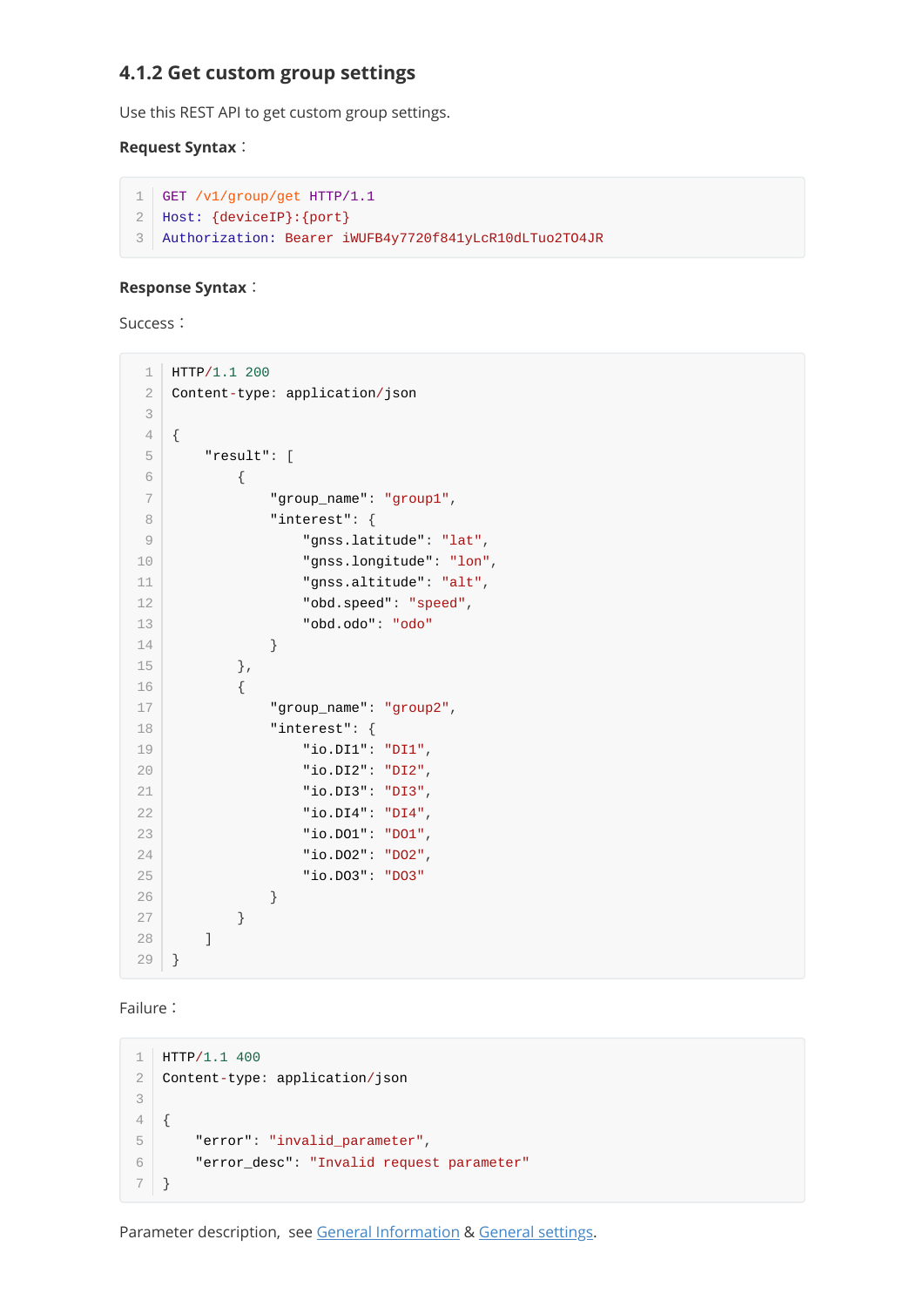### **4.1.3 Remove custom group**

Use this REST API to remove group.

### **Request Syntax**:

```
POST /v1/group/set HTTP/1.1
   Host: {deviceIP}:{port}
   Authorization: Bearer iWUFB4y7720f841yLcR10dLTuo2TO4JR
    Content-Type: application/json
   {
        "settings": [{
                "group_name": "group1",
                "interest": null
           },{
                "group_name": "group2",
                "interest": null
            }
        ]
}
15
12
3
4
5
6
7
8
9
10
11
12
13
14
```
### **Response Syntax**:

Success:

```
HTTP/1.1 200
1
    Content-type: application/json
   {
        "settings": [{
                "group_name": "group1",
                "interest": null
           },{
                "group_name": "group2",
                "interest": null
            }
        ]
}
13
 2
3
4
5
6
7
8
9
10
11
12
```
Failure:

```
HTTP/1.1 400
1
  Content-type: application/json
  {
       "error": "invalid_parameter",
       "error_desc": "Invalid request parameter"
   }
2
3
4
5
6
7
```
Parameter description, see [General Information](#page-4-1) & General settings.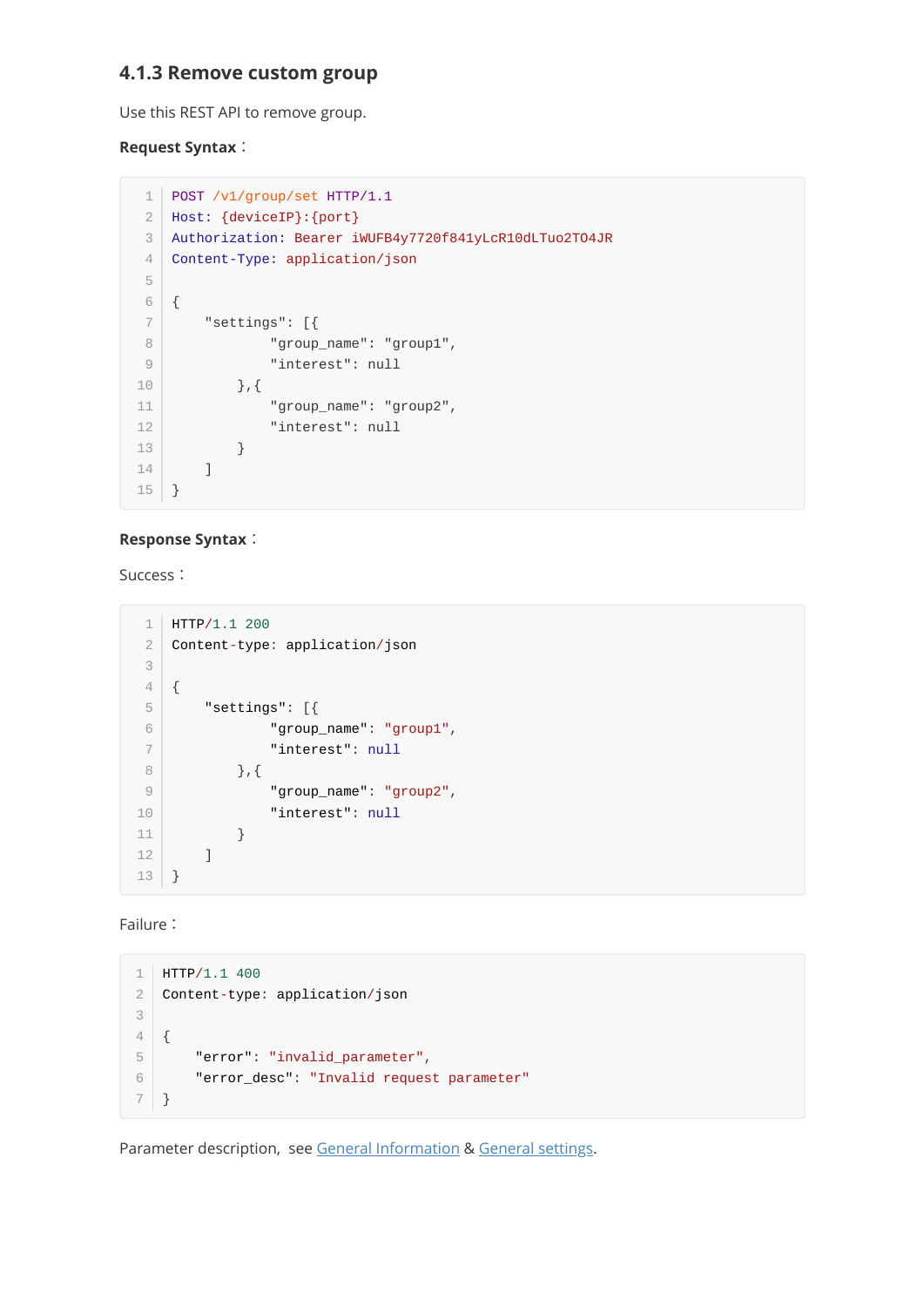# **4.2 Get custom group data**

Use this REST API to get group\_name data.

### **Request Syntax**:

```
GET /v1/{group_name}/set HTTP/1.1
1
Host: {deviceIP}:{port}
2
Authorization: Bearer iWUFB4y7720f841yLcR10dLTuo2TO4JR
3
```
### **Response Syntax**:

Success:

```
HTTP/1.1 200
1
 Content-type: application/json
2
    {
       "result": {
         "lat": 40.232213,
         "ai1": 1.0,
         "obd.speed": 50
     }
}
10
3
 4
 5
6
7
8
9
```
Failure:

```
HTTP/1.1 400
1
2 | Content-type: application/json
{
4
       "error": "invalid_parameter",
       "error_desc": "Invalid request parameter"
}
73
5
6
```
Parameter description, see [General Information](#page-4-1) & [FlexAPI supported Parameters.](#page-29-0)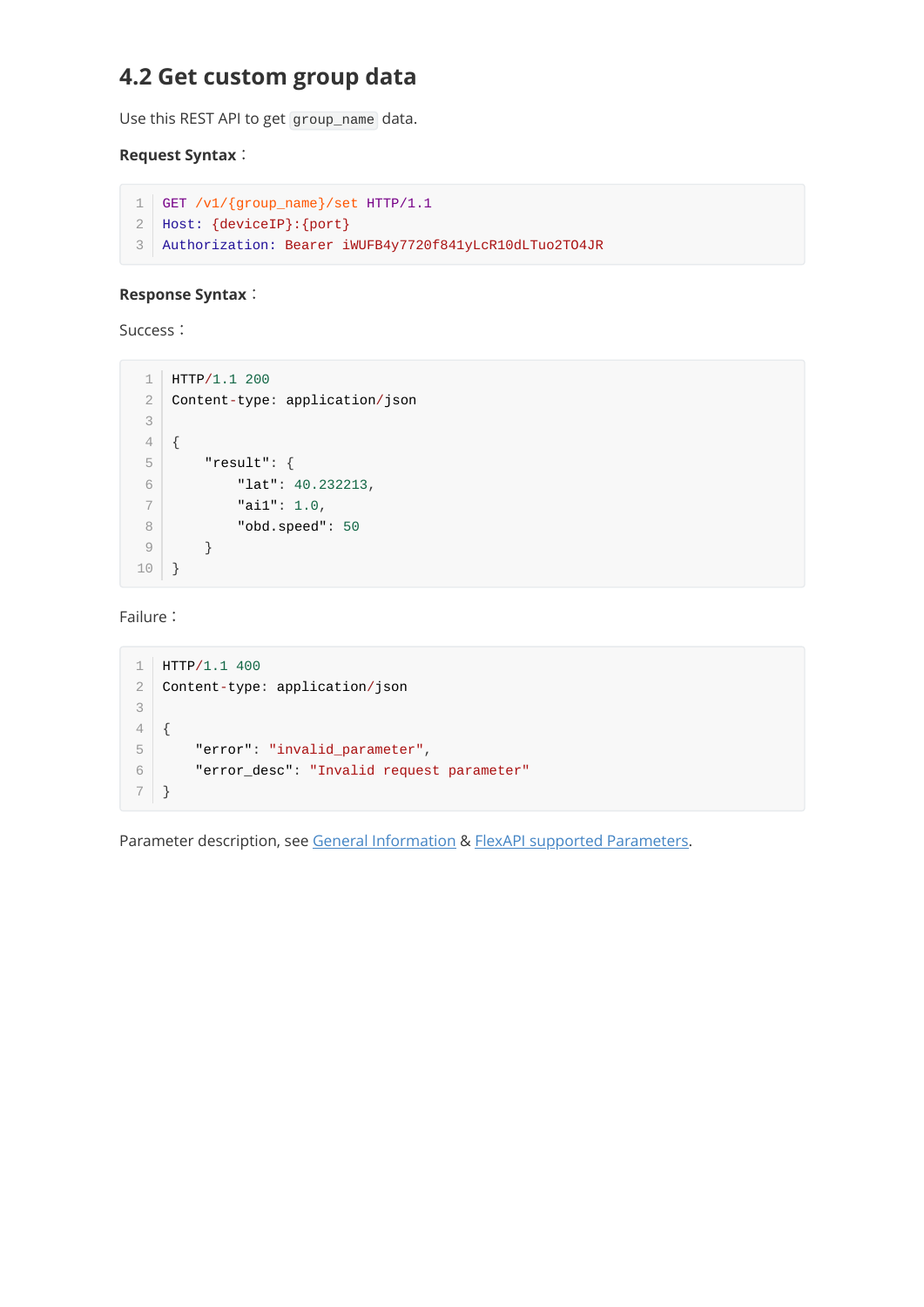# <span id="page-29-1"></span><span id="page-29-0"></span>**A.1 GNSS Parameters**

| <b>Parameter</b><br><b>Name</b> | <b>Description</b>                 | <b>Type</b> | Range                                                                         | <b>Units</b> | <b>Optional</b> | <b>Note</b>                  |
|---------------------------------|------------------------------------|-------------|-------------------------------------------------------------------------------|--------------|-----------------|------------------------------|
| gnss.latitude                   | latitude                           | float       |                                                                               | deg          | mandatory       |                              |
| gnss.longitude                  | longitude                          | float       |                                                                               | deg          | mandatory       |                              |
| gnss.altitude                   | altitude                           | float       |                                                                               | deg          | mandatory       |                              |
| gnss.speed                      | speed                              | float       |                                                                               | km/h         | mandatory       | from<br><b>GNSS</b><br>modem |
| gnss.heading                    | heading                            | float       | [0.0, 360.0]                                                                  | $\circ$      |                 |                              |
| gnss.hdop                       | Horizontal<br><b>DOP</b>           | float       |                                                                               |              |                 |                              |
| gnss.pdop                       | Position<br><b>DOP</b>             | float       |                                                                               |              |                 |                              |
| gnss.hacc                       | Horizontal<br>accuracy<br>estimate | float       |                                                                               | m            |                 |                              |
| gnss.fix                        | <b>GNSS fix</b><br>status          | int         | 0: NoFix;<br>1: DR Only<br>2:2D;3:<br>3D<br>4:<br>GNSS+DR;<br>5: Time<br>Only |              |                 |                              |
| gnss.date                       | date                               | string      | format:<br>yy-mm-dd                                                           |              |                 |                              |
| gnss.time                       | time                               | string      | format:<br>hh:mm:ss                                                           |              |                 |                              |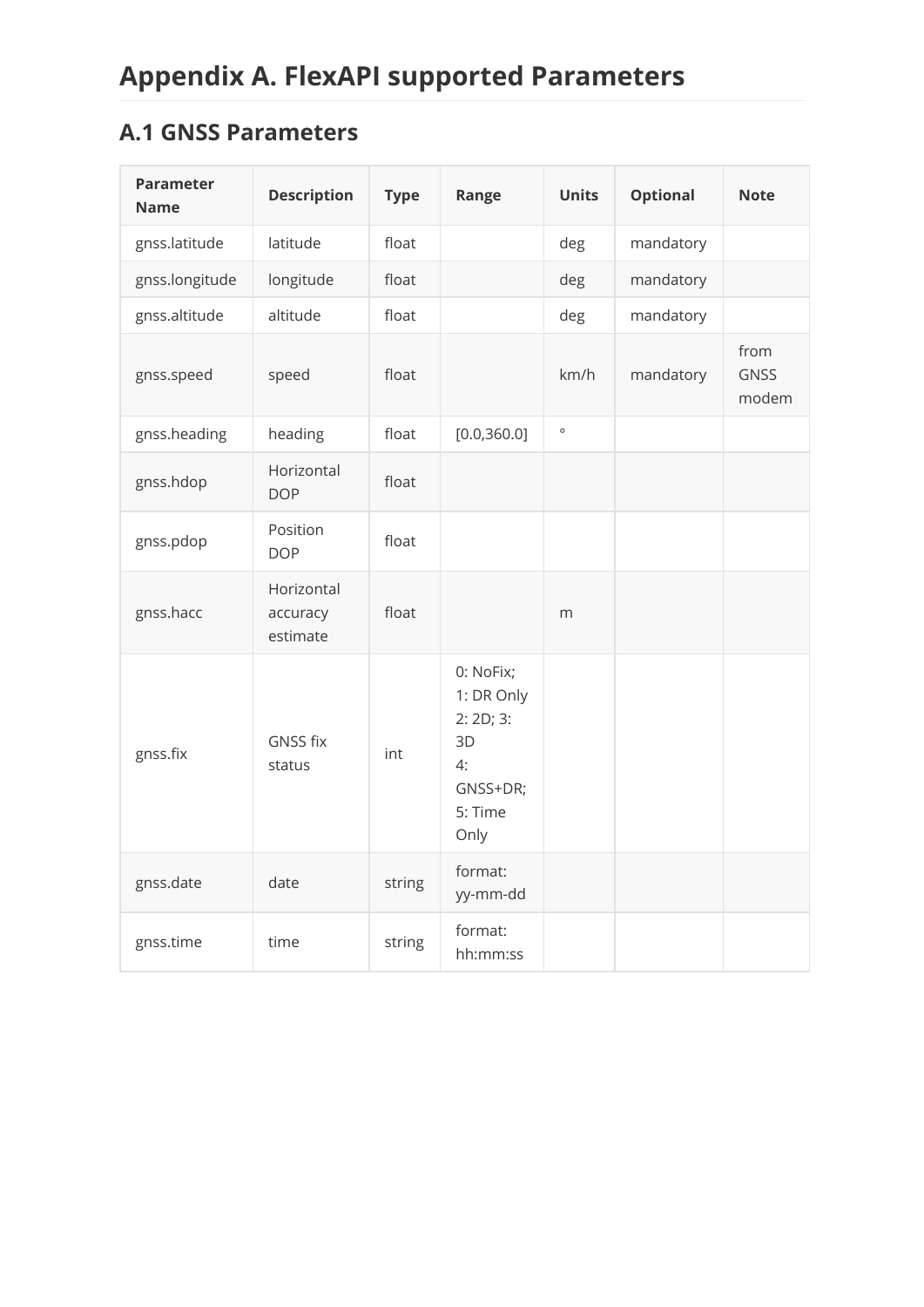# **A.2 Motion Parameters**

<span id="page-30-0"></span>

| <b>Parameter</b><br><b>Name</b> | <b>Description</b>      | <b>Type</b> | Range | <b>Units</b> | <b>Optional</b> | <b>Note</b>   |
|---------------------------------|-------------------------|-------------|-------|--------------|-----------------|---------------|
| motion.ax                       | x-axis<br>accelerometer | float       |       | g            | mandatory       | accelerometer |
| motion.ay                       | y-axis<br>accelerometer | float       |       | g            | mandatory       | accelerometer |
| motion.az                       | z-axis<br>accelerometer | float       |       | g            | mandatory       | accelerometer |
| motion.gx                       | x-axis<br>gyroscope     | float       |       | deg/s        | mandatory       | gyroscope     |
| motion.gy                       | y-axis<br>gyroscope     | float       |       | deg/s        | mandatory       | gyroscope     |
| motion.gz                       | z-axis<br>gyroscope     | float       |       | deg/s        | mandatory       | gyroscope     |
| motion.roll                     | roll angle              | float       |       | deg          | mandatory       |               |
| motion.pitch                    | pitch angle             | float       |       | deg          | mandatory       |               |
| motion.yaw                      | yaw angle               | float       |       | deg          | mandatory       |               |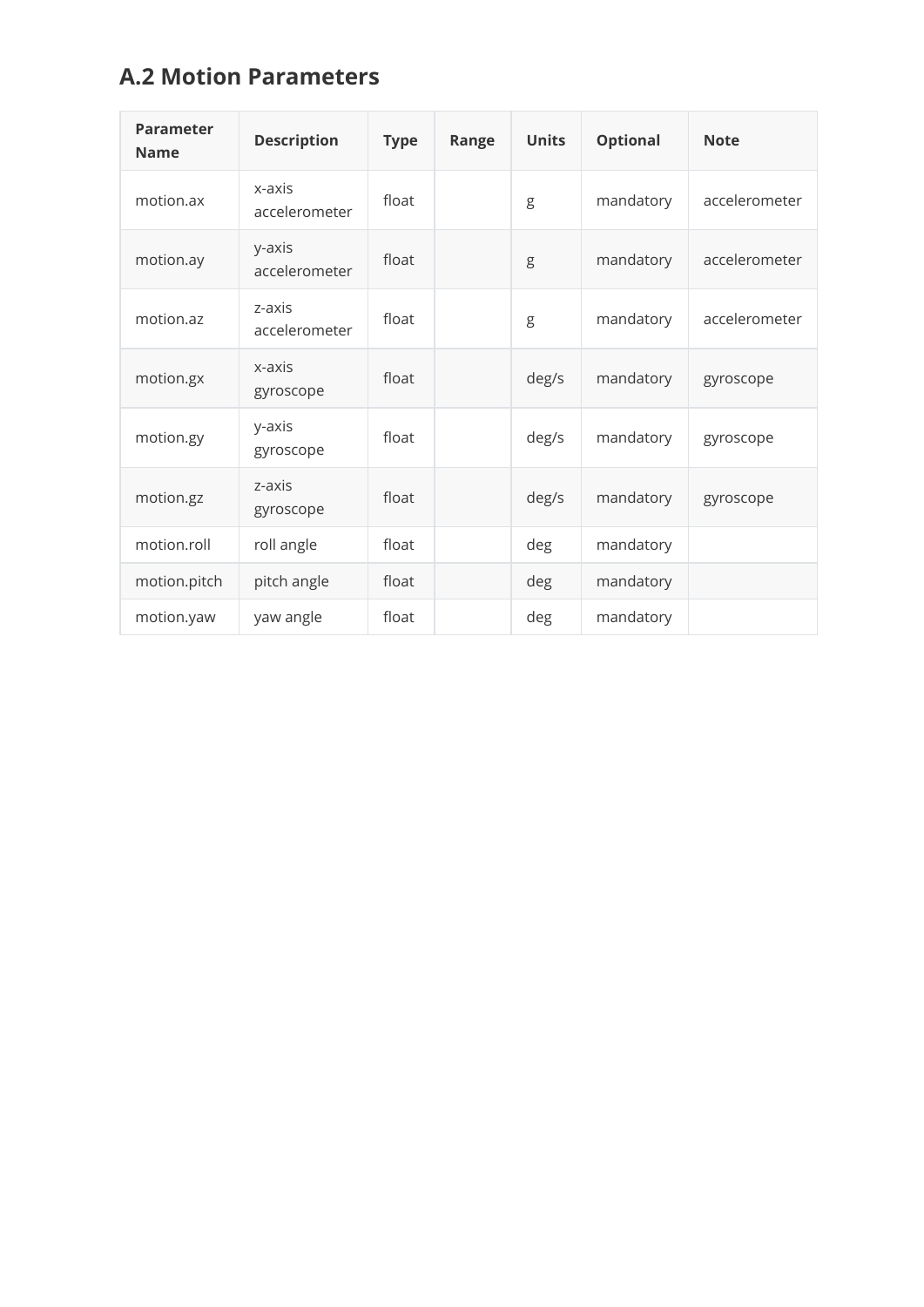# **A.3 IO Parameters**

<span id="page-31-1"></span>

| <b>Parameter</b><br><b>Name</b> | <b>Description</b>             | <b>Type</b> | Range                                   | <b>Units</b> | <b>Optional</b> | <b>Note</b> |
|---------------------------------|--------------------------------|-------------|-----------------------------------------|--------------|-----------------|-------------|
| io.Al{n}                        | Analog Input<br>$\mathsf{n}$   | float       | [0, 36.0]<br>null:<br>invalid           | V            | mandatory       | n:<br>[1,6] |
| $io.D$ {n}                      | Digital Input n                | int         | $0:$ low<br>1: high<br>null:<br>invalid |              | mandatory       | n:<br>[1,6] |
| io.DI{n}_pullup                 | Digital Input<br>pullup n      | int         | 0: down<br>1:up<br>null:<br>invalid     |              | mandatory       | n:<br>[1,6] |
| $io. DO\{n\}$                   | Digital Output<br>$\mathsf{n}$ | int         | 0: low<br>1: high<br>null:<br>invalid   |              | mandatory       | n:<br>[1,4] |
| io.DO{n}_pullup                 | Digital Output<br>pullup n     | int         | 0: down<br>1:up<br>null:<br>invalid     |              | mandatory       | n:<br>[1,4] |

# <span id="page-31-0"></span>**A.4 OBD Parameters**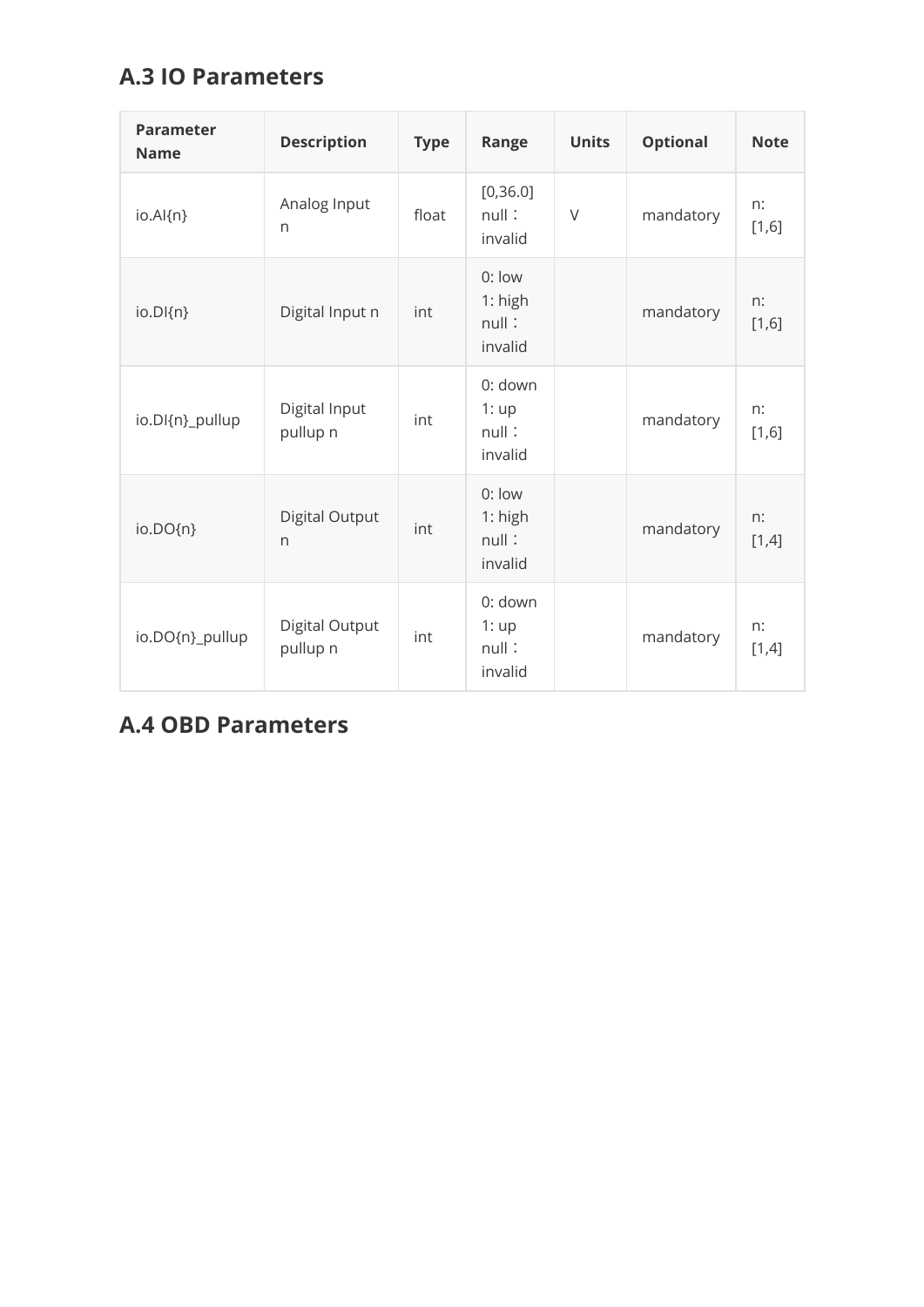| <b>Parameter Name</b> | <b>Description</b>                                       | <b>Type</b> | Range                                                | <b>Units</b> | <b>Optional</b> | <b>Note</b> |
|-----------------------|----------------------------------------------------------|-------------|------------------------------------------------------|--------------|-----------------|-------------|
| obd.vin               | Vehicle<br>Identification<br>Number                      | string      |                                                      |              |                 |             |
| obd.e_load            | Engine Load                                              | double      | [0,250] 0: stopped<br>>0: started                    | %            |                 |             |
| obd.c_temp            | Engine Coolant<br>Temp                                   | int         | $[-40, 215]$                                         | $^{\circ}$ C |                 |             |
| obd.rpm               | Engine Speed                                             | double      | [0, 16383.75]                                        | <b>RPM</b>   |                 |             |
| obd.speed             | Vehicle Speed                                            | int         | [0, 255]                                             | km/h         |                 |             |
| obd.f_lvl             | <b>Fuel Level</b>                                        | double      | [0, 100]                                             | %            |                 |             |
| obd.f_rate            | <b>Fuel Rate</b>                                         | double      | [0, 3276.75]                                         | 1/h          |                 |             |
| obd.dtcs              | DTC Count                                                | int         | [0, 250]                                             |              |                 |             |
| obd.mil               | <b>MIL Status</b>                                        | boolean     | $0:$ off 1:on                                        |              |                 |             |
| obd.b_volt            | <b>Battery Voltage</b>                                   | double      | [0, 3212.75]                                         | $\vee$       |                 |             |
| obd.a_temp            | Ambient Air<br>Temp                                      | int         | $[-273, 1734]$                                       | $^{\circ}$ C |                 |             |
| obd.o_temp            | Engine Oil<br>Temp                                       | int         | $[-273, 1734]$                                       | $^{\circ}C$  |                 |             |
| obd.up_time           | Engine Start<br>Time                                     | int         | [0,65535]                                            | sec          |                 |             |
| obd.m_dist            | Distance<br>traveled while<br>MIL is Activated           | int         | [0,65535]                                            | km           |                 |             |
| obd.d_dist            | <b>Distance</b><br>traveled since<br><b>DTCs cleared</b> | int         | [0,65535]                                            | km           |                 |             |
| obd.m_time            | Engine run<br>time while MIL<br>activated                | int         | [0,65535]                                            | min          |                 |             |
| obd.d_time            | Engine run<br>time since DTCs<br>cleared                 | int         | [0,65535]                                            | min          |                 |             |
| obd.f_press           | <b>Fuel Pressure</b>                                     | int         | [0, 6425]                                            | kPa          |                 |             |
| obd.t_pos             | Throttle<br>Position                                     | double      | [0, 100]                                             | %            |                 |             |
| obd.brake             | <b>Brake Switch</b><br><b>Status</b>                     | boolean     | 0:brake pedal<br>released 1:brake<br>pedal depressed |              |                 |             |
| obd.parking           | Parking Brake<br>Switch Status                           | boolean     | 0:parking brake<br>not set 1:parking<br>brake set    |              |                 |             |
| obd.s_w_angle         | <b>Steering Wheel</b><br>Angle                           | double      | $[-31.374, 31.374]$                                  | rad          |                 |             |
| obd.f_econ            | Fuel Economy                                             | double      | [0, 125.50]                                          | km/L         |                 |             |
| obd.odo               | Odometer                                                 | double      | [0,526385151.875]                                    | km           |                 |             |
| obd.a_pos             | Accelerator<br>Pedal Position                            | double      | [0, 100]                                             | %            |                 |             |
| obd.t_dist            | trip distance                                            | double      | [0,526385151.875]                                    | km           |                 |             |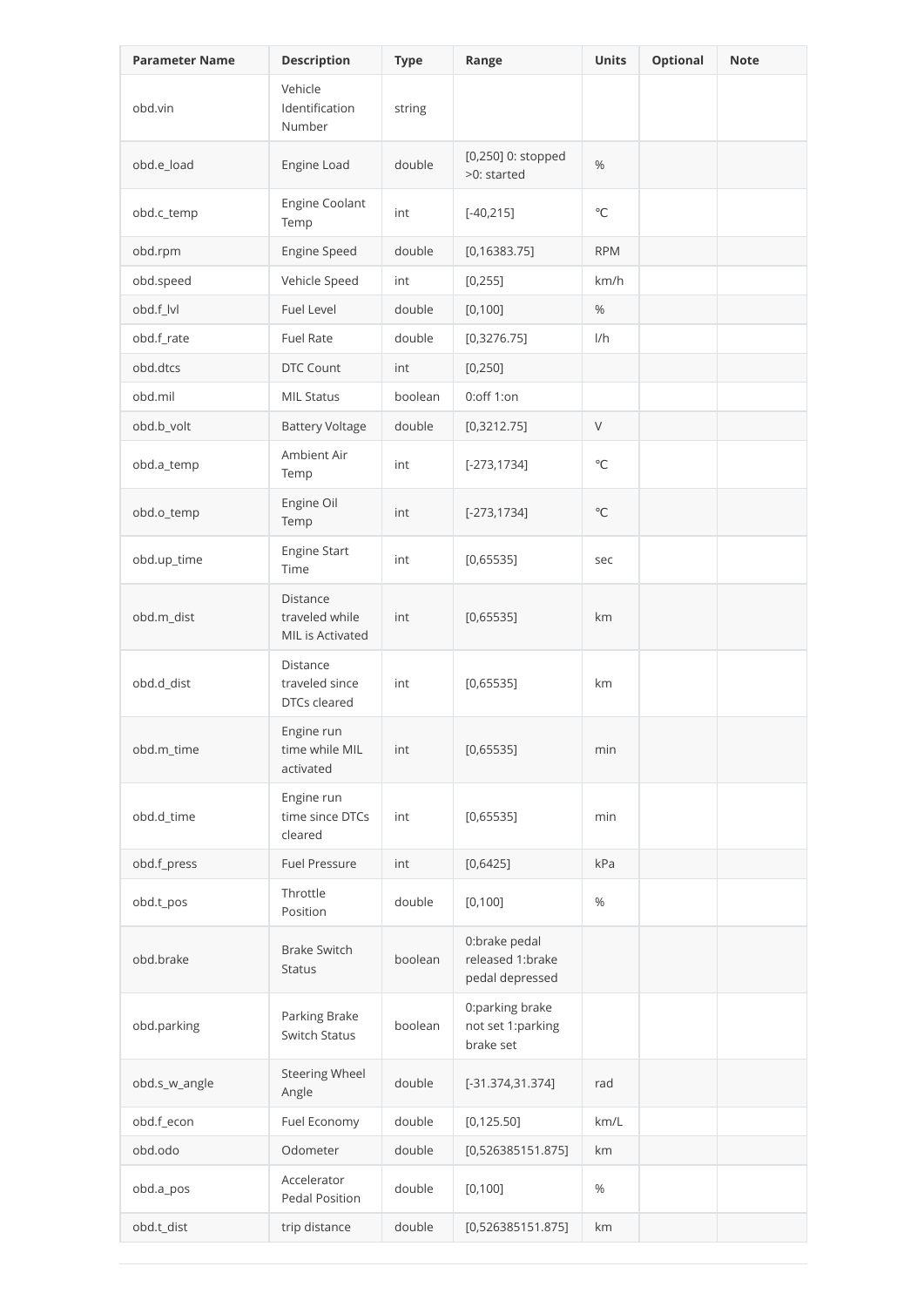| <b>Parameter Name</b> | <b>Description</b>                                    | <b>Type</b> | Range                          | <b>Units</b>   | <b>Optional</b> | <b>Note</b> |
|-----------------------|-------------------------------------------------------|-------------|--------------------------------|----------------|-----------------|-------------|
| obd.i_temp            | Intake Manifold<br>Temp                               | int         | $[-40, 215]$                   | $^{\circ}$ C   |                 |             |
| obd.i_press           | Intake Manifold<br>Pressure                           | int         | [0, 255]                       | kPa            |                 |             |
| obd.b_press           | Barometirc<br>Pressure                                | int         | [0, 255]                       | kPa            |                 |             |
| obd.f_r_press         | <b>Fuel Rail</b><br>Pressure                          | int         | [0,65530]                      | kPa            |                 |             |
| obd.r_torque          | Engine<br>reference<br>Torque                         | int         | [0, 64255]                     | N <sub>m</sub> |                 |             |
| obd.f_torque          | Engine friction<br>Torque                             | float       | $[-125, 125]$                  | %              |                 |             |
| obd.max_avl_torque    | Engine<br>Maximum<br>Available<br>Torque              | float       | [0, 100]                       | $\frac{0}{0}$  |                 |             |
| obd.a_torque          | Engine actual<br>Torque                               | float       | $[-125, 125]$                  | %              |                 |             |
| obd.d_e_f_vol         | Diesel Exhaust<br>Fluid Volume                        | float       | [0, 100]                       | $\frac{0}{0}$  |                 |             |
| obd.mf_mon            | Misfire Monitor<br><b>Status</b>                      | int         | 0:not completed<br>1:completed |                |                 |             |
| obd.f_s_mon           | Fuel System<br><b>Monitor Status</b>                  | int         | 0:not completed<br>1:completed |                |                 |             |
| obd.c_c_mon           | Comprehensive<br>Component<br><b>Monitor Status</b>   | int         | 0:not completed<br>1:completed |                |                 |             |
| obd.c_mon             | Catalyst<br><b>Monitor Status</b>                     | int         | 0:not completed<br>1:completed |                |                 |             |
| obd.h_c_mon           | <b>Heated Catalyst</b><br><b>Monitor Status</b>       | int         | 0:not completed<br>1:completed |                |                 |             |
| obd.e_s_mon           | Evaporative<br>System<br><b>Monitor Status</b>        | int         | 0:not completed<br>1:completed |                |                 |             |
| obd.s_a_s_mon         | Secondary Air<br>System<br><b>Monitor Status</b>      | int         | 0:not completed<br>1:completed |                |                 |             |
| obd.a_s_r_mon         | A/C System<br>Refrigerant<br><b>Monitor Status</b>    | int         | 0:not completed<br>1:completed |                |                 |             |
| obd.e_g_s_mon         | Exhaust Gas<br>Sensor Monitor<br><b>Status</b>        | int         | 0:not completed<br>1:completed |                |                 |             |
| obd.e_g_s_h_mon       | Exhaust Gas<br>Sensor heater<br><b>Monitor Status</b> | int         | 0:not completed<br>1:completed |                |                 |             |
| obd.e_v_s_mon         | EGR/VVT<br>System<br><b>Monitor Status</b>            | int         | 0:not completed<br>1:completed |                |                 |             |